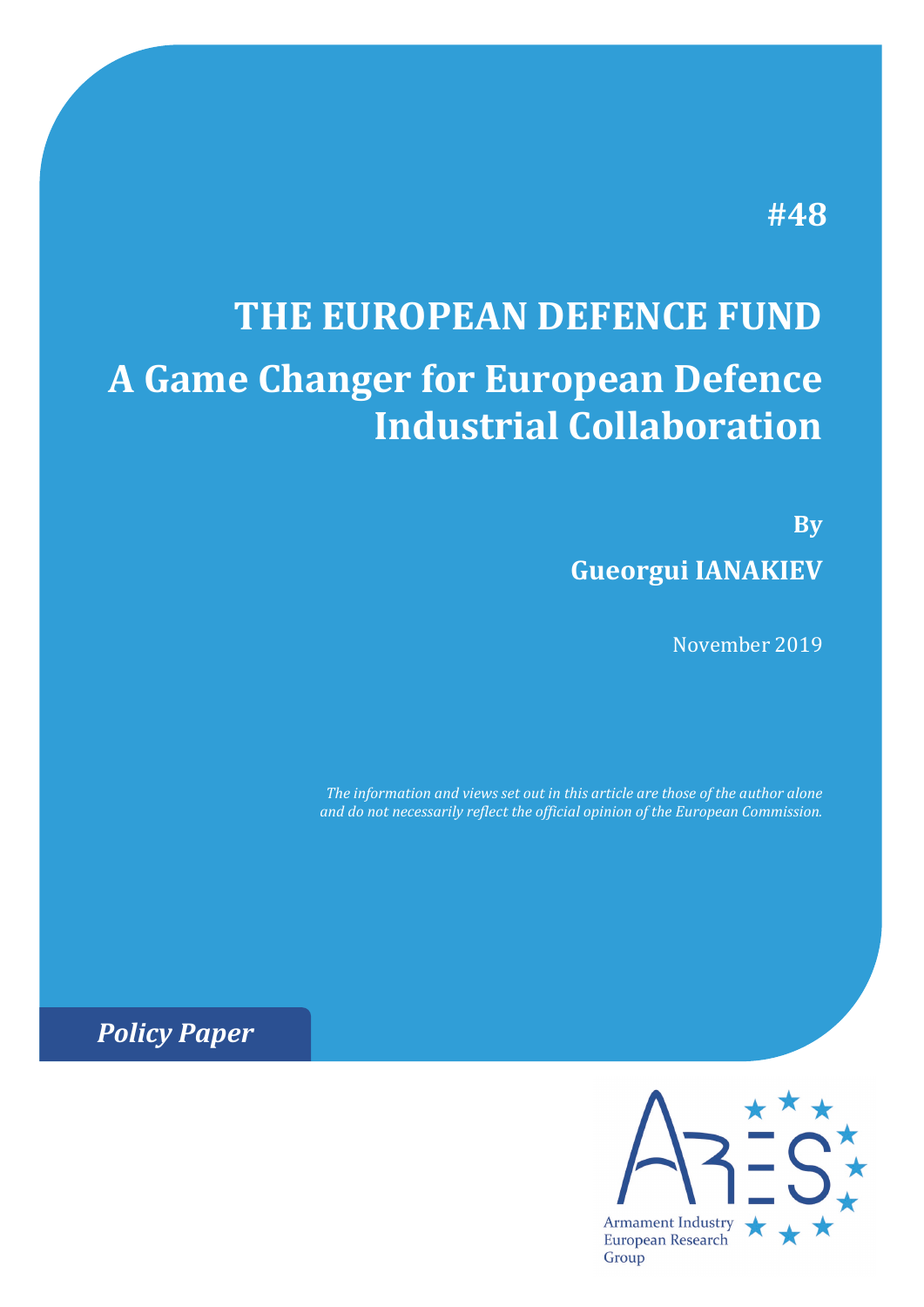#### **ABSTRACT**

The European defence industry and market remain highly fragmented along national borders. A decade of reductions in the defence spending of the Member States of the European Union (EU), in particular as regards research and development (R&D), has nevertheless failed to bring progress in increasing the levels of cross-border collaboration. Despite budget pressure, collaborative procurement and research expenditure levels remain low and far below the targets set. Cost escalation is at the same time increasingly putting the development of new major defence systems beyond the individual funding capacity of even the largest EU Member States. Such a situation is not sustainable and challenges the capacity of the European defence industry to compete in the medium and long-term. This article will first assess such key challenges faced by the European defence industry. It will then analyse the response recently brought up by the EU Institutions through the establishment of the European Defence Fund (EDF) and look into the Fund's prospects of becoming a genuine game changer by effectively incentivising defence collaborative projects and opening the defence industries supply chains in Europe.

*Keywords: defence industry, collaboration, research and development, European Defence Fund, European Union.* 

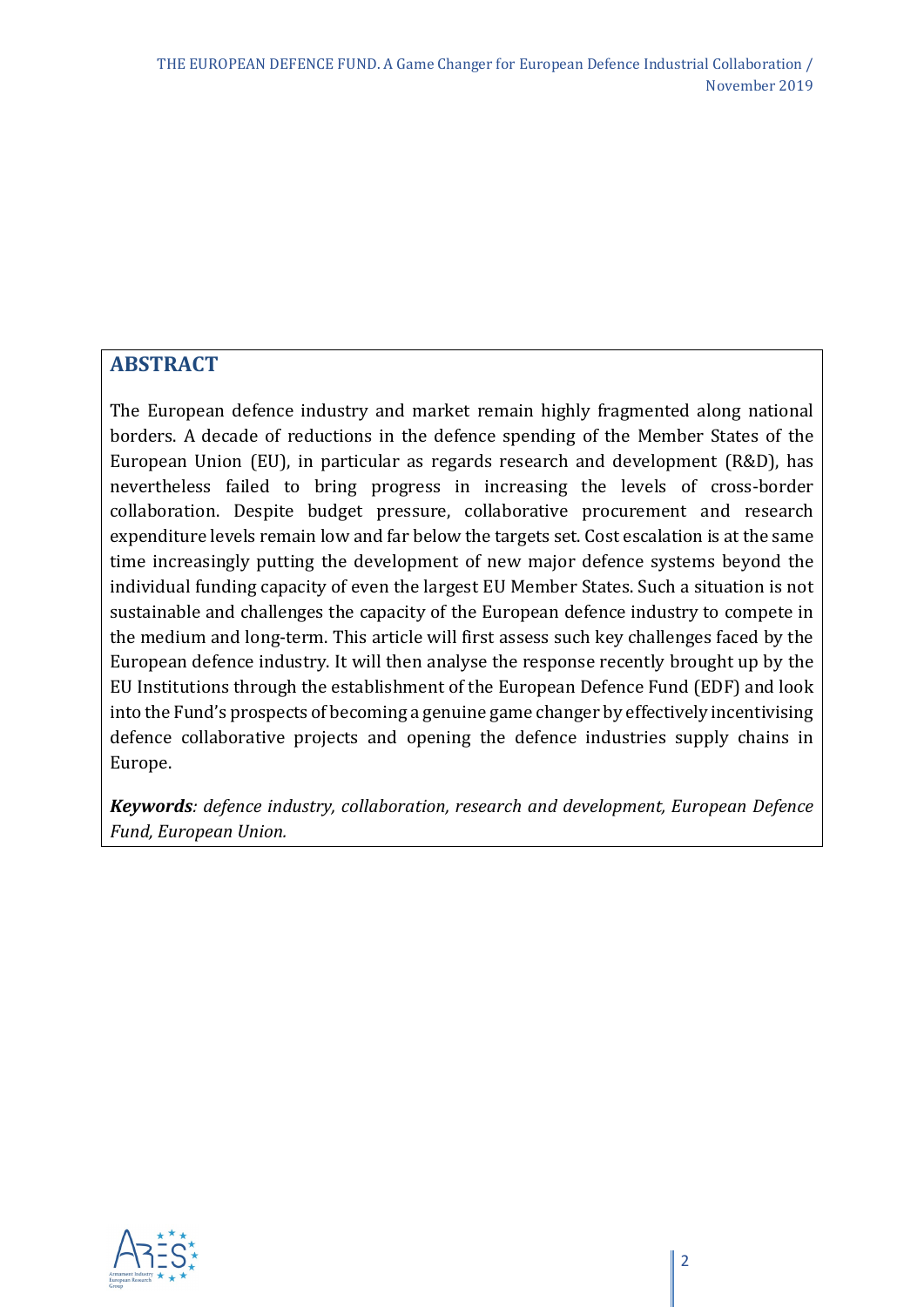#### **INTRODUCTION**

he European defence industry counts amongst the most technologically advanced defence industries in the world. According to the AeroSpace and Defence Industries Association of Europe (ASD)<sup>[1](#page-2-0)</sup>, in 2016 it employed almost 450,000 persons and generated an annual turnover of approximately EUR 90 **billion.** 

24 defence companies from Member States of the European Union (EU) are present on the SIPRI top 100 largest arms-producing and military services companies list for 2017, with arms sales representing almost a quarter of the total arms sales realised by the top 100 companies. This performance is second only to companies from the United States (US), who dominate the top 100 list. Also, according to SIPRI data "*the combined arms exports by European Union (EU) member states accounted for 27 per cent of the global total in 2014–18*["2.](#page-2-1) Here again the EU defence industry ranks second after the US (36% share) and before Russia whose share is 21%.

The EU defence industry however operates under conditions and faces challenges that question the sustainability of its current level of performance in the medium and long terms. Section 2 below will look at the conjunction of negative trends affecting defence spending in the EU, in particular as regards defence Research and Development (R&D) expenditures, with the continuous increase in the unit costs of defence systems and equipment. Section 3 will demonstrate that despite the challenges resulting from the trends outlined in section 2, the EU defence industry and markets remain highly fragmented along national borders with levels of cross-border collaboration that are very low and way below the targets set. The resulting wasteful duplications and inefficiencies are no longer sustainable and question the capacity of the EU defence industry to maintain its competitiveness and to deliver the next generation of high-end defence systems. Finally, section 4 will look at the response recently brought forward by the EU institutions through the establishment of a European Defence Fund to provide financial support for collaborative defence R&D projects from the budget of the Union. The section will particularly look into the Fund's prospects of becoming a genuine game changer by effectively incentivising defence collaborative projects and opening the defence industries supply chains in Europe.

<span id="page-2-1"></span><span id="page-2-0"></span><sup>2</sup> SIPRI (2019), p.5.



<sup>1</sup> ASD (2017).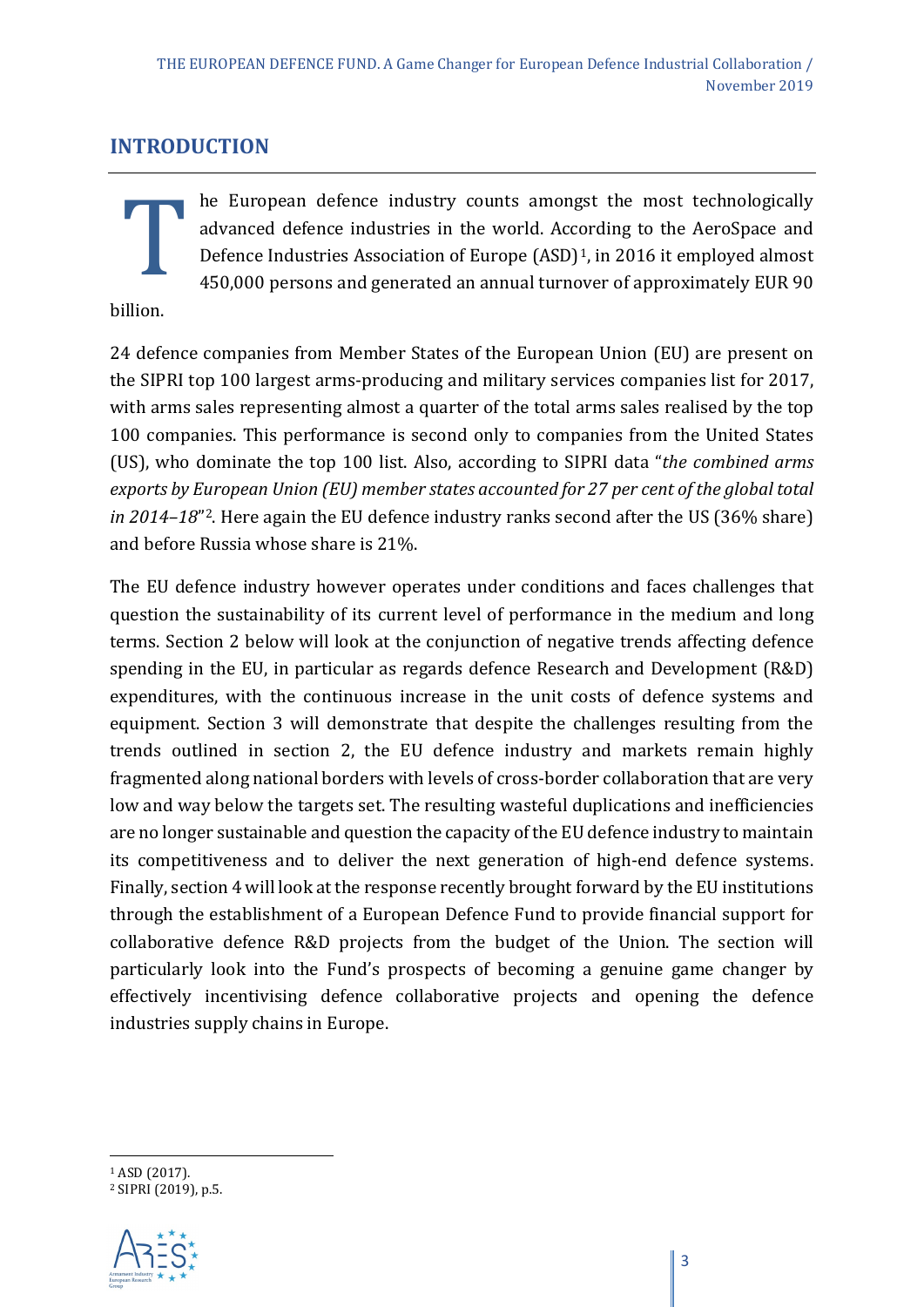## **A DIFFICULT CONTEXT: DEFENCE SPENDING CUTS AGAINST RAISING COSTS**

Defence spending by EU Member States has been affected by significant cuts over the last ten to fifteen years. According to the data published by the European Defence Agency (EDA)<sup>[3](#page-3-0)</sup>, real defence expenditures by EU Member States<sup>[4](#page-3-1)</sup> fell by approximately by  $12\%$ between 2006 and 2013. Despite an upward trend since 2015, the estimated level of real defence expenditures for 2017 is still below the levels of the 2005-2009 period.

The different components of total defence expenditures are however not identically affected. Nominal defence procurement expenditures continued to follow a slight upward trend between 2006 and 2010 before abruptly decreasing from EUR 34.3 billion to EUR 25.9 billion in 2014, and they have been increasing again since 2015.

The most negative trends are however found in relation to defence Research and Development (R&D) expenditures. Graph 1 shows the spending on defence R&D and on defence Research and Technology (R&T being a subset of R&D) by EU Member States as a percentage of their total defence expenditures. It shows an overall downward trend over the 2005-2017 period. By the end of the period, defence R&D expenditures represent slightly more than 3.5% of total defence spending against almost 5% in 2006. Despite the increase in overall defence spending over the last three years, spending on defence R&T is falling in both absolute value and as a percentage of total defence spending. Its share is currently well below 1%, the lowest level reached over the entire period being 0.77% in 2016. Such trends and levels represent a failure to near the 2% share collective benchmark agreed at the EDA's Ministerial Steering Board in November 2007, and subsequently integrated in the binding commitments undertaken by EU Member States in the framework of the Permanent Structured Cooperation (PESCO)<sup>[5](#page-3-2)</sup> launched in December 2017.

<span id="page-3-2"></span><sup>&</sup>lt;sup>5</sup> PESCO is a framework for reinforced defence cooperation in the EU framework. 25 EU Member States currently participate in PESCO. More information can be found on the dedicated websit[e https://pesco.europa.eu/.](https://pesco.europa.eu/)



<span id="page-3-0"></span><sup>3</sup> EDA (2018a).

<span id="page-3-1"></span><sup>4</sup> Data made available by the EDA does not include figures for Denmark, which does not take part in the EDA. We will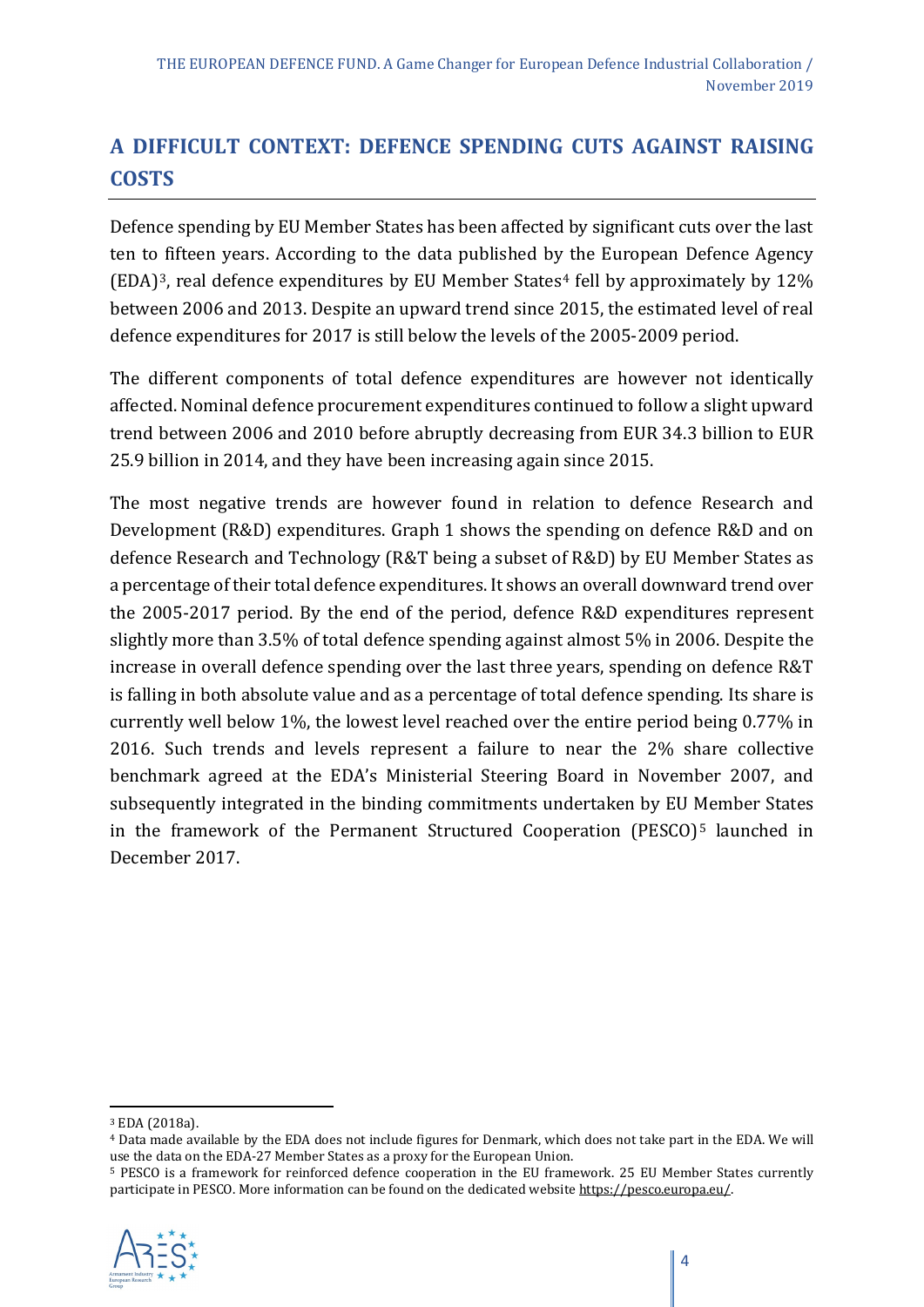

**Figure 1: Defence R&D and R&T by EU Member States as percentage of total defence expenditure**

*Source: EDA (2018b); (EDA 2018a) for data for R&T expenditures for 2015-2017e[6.](#page-4-0) Data for 2017 is an estimate.*

While the EU defence industry remains highly competitive today, its success is to a large extent rooted in technologies developed over the past decades. The above trends are a challenge for its future capacity to develop cutting-edge defence technologies and to successfully strive in a global market that is becoming increasingly competitive. The inherent risks of a lasting deficit in defence R&D also go far beyond the issues of industrial competitiveness and touch at the very core of the security of the EU and of its Member States. Defence R&D, with its R&T component deserving a particular emphasis, is a key enabler of the future capacity of EU armed forces to match or outperform the capabilities of potential adversaries, to provide an effective answer to new emerging threats and to ensure their capacity to act together. The security consequences of a failure to achieve this would be disastrous, particularly when emerging developments in fields such as cyber or artificial intelligence have the clear potential of causing a revolution in defence technologies.

Moreover, the negative impact of cuts in R&D spending may not be linear: critical mass effects are also potentially at play rendering limited investments ineffective. Setter and Tishler (2006) demonstrate this in the case of integrative technologies<sup>[7](#page-4-1)</sup>. They show that below a certain threshold "*it is not optimal to invest any money*"[8.](#page-4-2) When such critical mass effects are present, the technologies affected can only be effectively developed and

<span id="page-4-2"></span><span id="page-4-1"></span><sup>7</sup> Integrative technologies encompass "the information and communication technologies that enable separate individual systems to work in a joint, coordinated, and synergistic fashion as a single system" (Setter and Tishler (2006), p. 134). <sup>8</sup> Setter and Tishler, (2006), p.150.



<span id="page-4-0"></span><sup>6</sup> The most recent data available is contained in EDA (2018b). However, data for defence R&T expenditures for years 2015-2017 is not provided in this source because of confidentiality. We have therefore used data previously made public in EDA (2018a) for these years.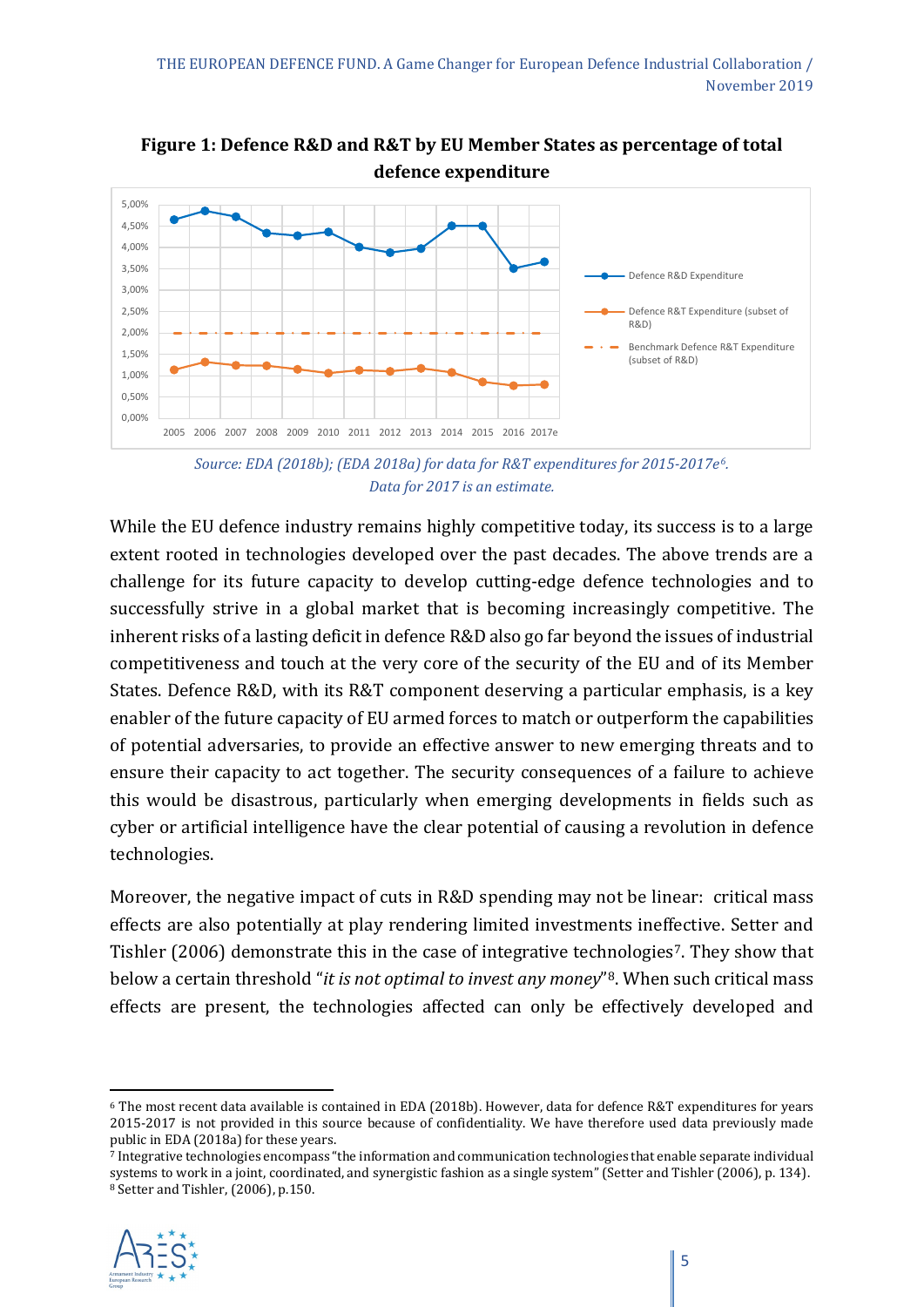deployed by States that can afford the necessary critical investment levels, which is not necessarily the case for many EU Member States taken separately.

Fragmentation of defence R&T also leads to underinvesting in disruptive technologies, which are key for the superiority of armed forces. Considering the level of risk involved and the limited scale of most Member States' defence R&T budgets, priority is usually given to capability driven research instead of disruptive research. The potential negative effects of underinvestment in disruptive defence research can even reach beyond the defence sector as such: because of its strong focus on the pursuit of technological superiority and lesser attention given to short term profitability, such activities can also be at the origin of major technological breakthroughs with important spin-off effects in the civil economy.

In the defence sector, private investments cannot be expected to compensate for limited public spending. Demand comes almost exclusively from State clients. The industry is subject to strict regulation by the host State, which also controls sales and technology transfers outside of its territory. Unlike civil industries, the defence industry cannot rely on the possibility to freely address a large pool of independent customers in order to recover R&D investments. Self-funded R&D will thus remain very limited and investment in R&D will be driven by public spending<sup>[9](#page-5-0)</sup>. Low public defence R&D spending thus represents a genuine threat to the innovative capacity and future competitiveness of the EU defence industry. This challenge is further magnified by the well-documented longterm trend of cost escalation that affects defence equipment.

Defence equipment unit costs' growth rates substantially exceed general inflation levels. The available literature provides strong empirical evidence of this trend, with estimates often showing cost escalation rates over 5% or even 10% per year in real terms[10](#page-5-1).

Defence equipment cost escalation is a long-term structural trend. It is particularly linked to the acute technological competition and to the key importance of relative performance in defence ("tournament good") which is a distinguishing feature compared to most civil activities. As a result, innovation needs to take place at the technology frontier resulting in high cost and risk levels. Raising costs reduce the purchase power of defence budgets

<span id="page-5-1"></span><sup>10</sup> Estimates can vary across studies and equipment categories. For more information see in particular Kirkpatrick (1995) and (2004); Pugh (1986), (1993) and (2009); Arena et al. (2006a) and (2006b), Arena et al. (2008), Hove and Lillekvelland (2016); and Nordlund (2016).



<span id="page-5-0"></span><sup>9</sup> "*The defence market is unique and does not follow the conventional rules and business models that govern more traditional markets, such as those for consumer goods. A clear example is that the prevailing worldwide model of product development for large defence systems involves national governments funding almost 100% of the R&T costs*" (EUISS and European Commission (2016), p.43). Moura (2011) assesses the origin of R&D funding of French companies and shows that State funding is significantly more important for companies who receive defence State R&D funding (37% against 8% for all enterprises performing R&D) while their level of self-funding is much lower (20% against 73%).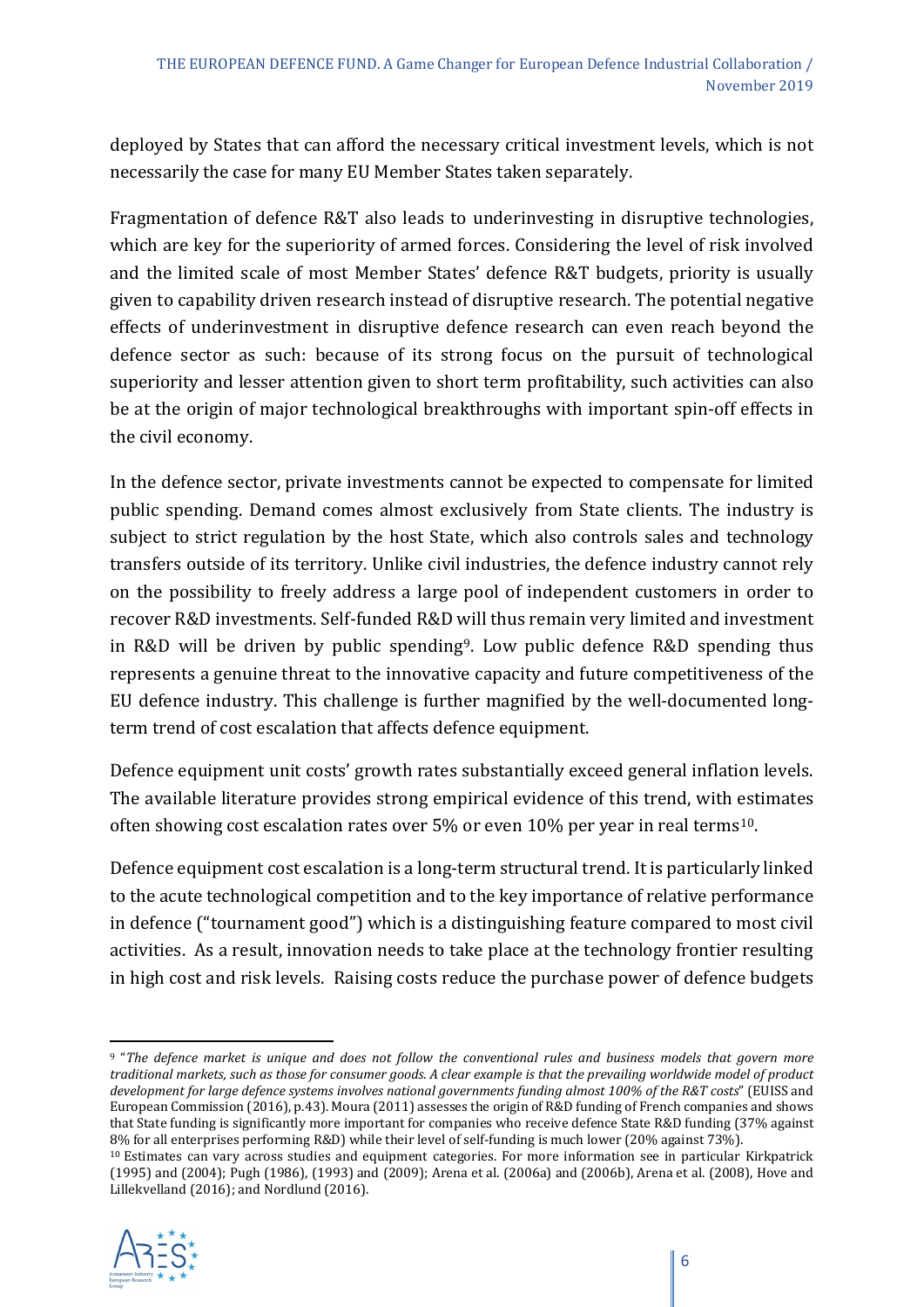leading to larger time spams between development projects, making the necessary leap forward even greater, and further increasing costs $11$ .

Cost escalation has major impacts on both armed forces and defence industries. As noted by Pugh (1993), "*… the resulting rate of cost escalation, being much faster than any peacetime budget growth (or decline), has been the primary determinant (via changing ratios of budget to unit costs) of the numbers and types of equipment procured and, thence, of both military and industrial roles and structures*" [12](#page-6-1).

Figure 2 provides a simple illustration. It depicts the number of equipment units that a constant budget (adjusted for general inflation level) can purchase over time considering cost escalation. It starts from an initial situation in year 0 where a fleet of 100 units can be procured and shows the variation in the affordable fleet size over 25 years for four levels of real unit cost escalation. The real estimates of unit cost escalation can vary significantly across studies and across weapon system categories. The four levels used in Figure 2 are consistent with different estimates that can be found in the relevant literature. They are used here to illustrate the general impact of defence equipment cost escalation.

#### **Figure 2 – Effects of defence cost escalation on budget purchase power: number of fleet units a constant budget[13](#page-6-2) can buy for different levels of annual cost escalation**



The consequences are immediately visible. If a fleet has to be replaced after 25 years, even with a mild 2.5%, annual cost escalation a constant budget will only be able to afford

<span id="page-6-2"></span><span id="page-6-1"></span><sup>13</sup> Adjusted for general inflation level.



<span id="page-6-0"></span><sup>11</sup> Hove and Lillekvelland (2016).

<sup>12</sup> Pugh (1993), p. 179.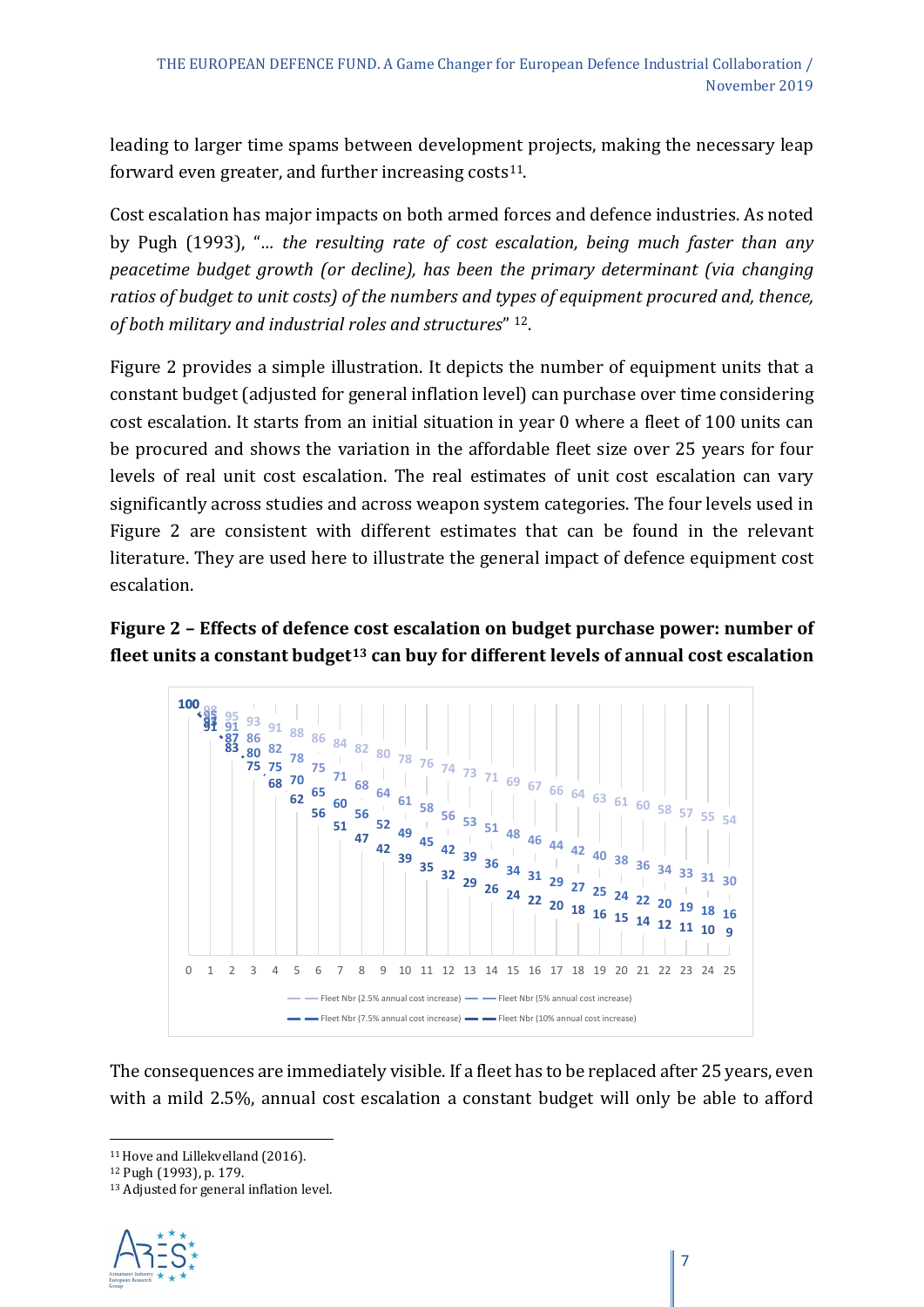approximately half of original number of units. With an annual cost escalation of 5%, the affordable fleet numbers will be cut by half in less than 15 years. With a 10% increase rate, this will take slightly more than 7 years. Alternatively, the original size could only be maintained if budget means are reallocated to a specific type of equipment at the expense of the procurement of other defence systems. The above provides a clear illustration of the crucial impact that cost escalation has on the number and type of defence equipment procured. The unavoidable reduction in the length of the series produced implies also lower economies of scale and, as previously noted, less frequent development programmes. In a vicious circle this further exacerbates the cost escalation.

In addition to the fact that costs are increasing, the weight of R&D costs in relation to recurring costs is considered as being significantly higher on average in the defence sector than in civil ones[14.](#page-7-0)

The factors described above jointly concur in creating a situation where it becomes increasingly difficult for individual EU Member States to launch major defence R&D projects and to develop, on a national basis, the next generations of major defence systems. With raising costs, cuts in spending, and a high magnitude of R&D costs, the key future defence programmes are increasingly beyond the funding capacity of individual EU Member States.

This challenge is not a new one, and the risks for the industry had already been clearly noted over ten years ago: "*static defence budgets and low equipment spending means that a competitive defence industry is not sustainable on a national basis anymore*"[15](#page-7-1). An obvious response is to reinforce cross-border collaboration in the EU. As the next section will however demonstrate, no progress has been made in this respect.

### **LACK OF COLLABORATION AND FRAGMENTATION ALONG NATIONAL BORDERS**

Collaborative defence programmes allow sharing the R&D costs and overcoming the budgetary constraints binding at national level. Collaboration will also reduce fragmentation and would be expected to achieve higher production volumes and economies of scale and learning (see examples provided later in section 3). Further improvement in efficiency can be expected from pooling the experiences of partners from different countries, in particular when the division of work is based on their comparative strengths and capabilities. It can also help overcome the constraints resulting from the

<span id="page-7-1"></span><span id="page-7-0"></span><sup>15</sup> EUISS (2007).



<sup>14</sup> European Parliament (2016), p. 33.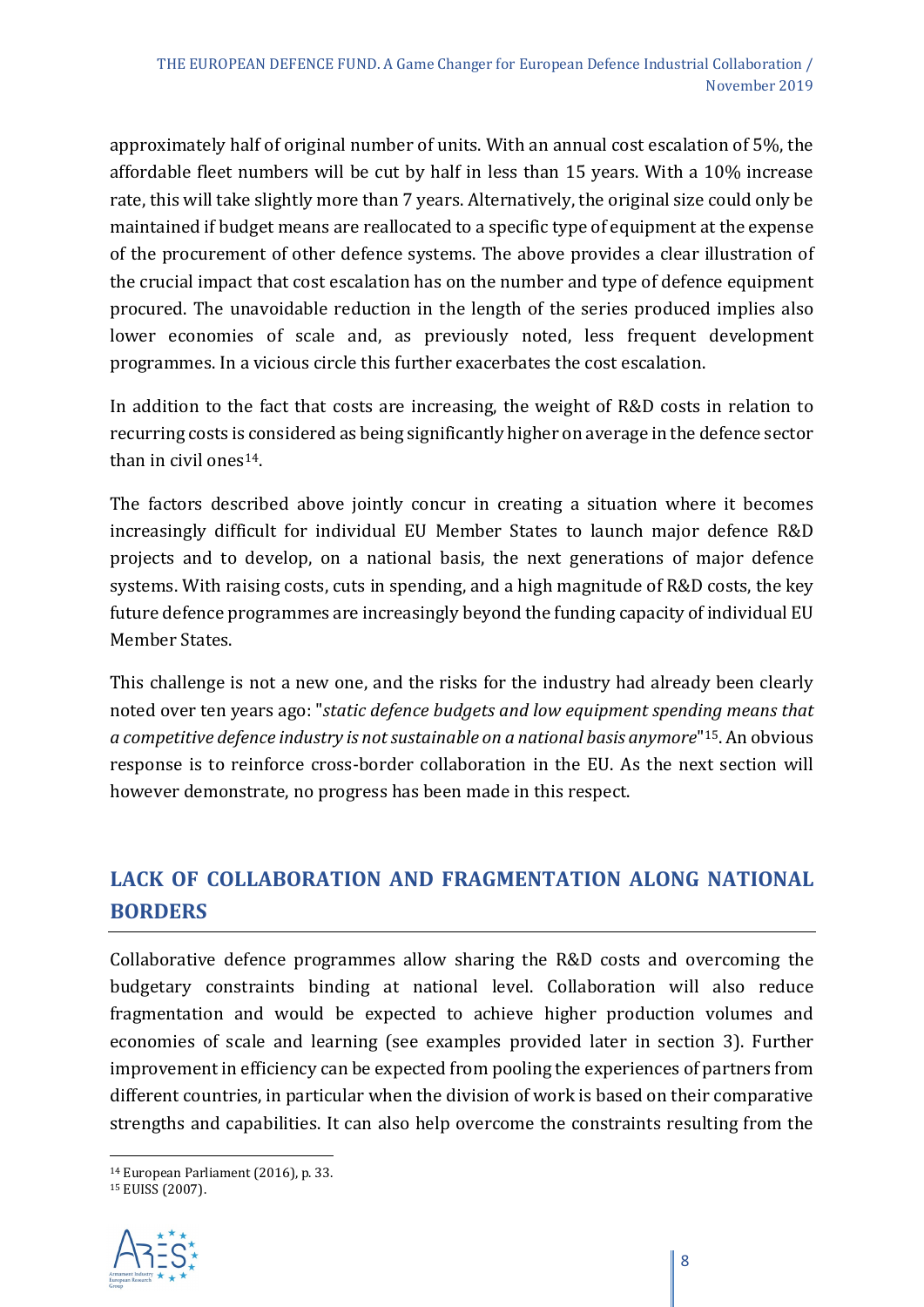existence of critical mass investment effects as mentioned in section 2. Finally, collaborative programmes improve interoperability and enable further substantial savings if collaboration is pursued in later life cycle stages such as maintenance, repair and overhaul.

Experience with past defence collaborative programmes in Europe has also shown that certain factors can lead to cost increases and delays and diminish the net benefits of collaboration. Such negative factors include notably the following: additional transactions costs, including as a result of an increased complexity of programmes' governance; lack of clear industrial leadership by one main system integrator; difficulty for participating Member States to agree on common requirements and development of different versions with limited degree of commonality; lack of synchronisation of the budgetary procedures of participating Member States<sup>16</sup>, absence of common defence planning and nonalignment of capability procurement calendars; reliance on "juste retour" practices with allocation of workshares between partners based on the corresponding financial contributions (also often involving political bargaining over work allocation) leading to outcomes not based on efficiency or experience, inducing additional costs and maintaining some level of duplication<sup>[17](#page-8-1)</sup>.

It is however important to stress that most of the elements listed above are not intrinsically and inextricably linked to collaborative programmes but rather pertain to particular modalities through which such programmes have been implemented. As such, they are avoidable if more efficient implementation modes are implemented, and this should be one of the focus points for policy development in the future<sup>18</sup>.

Existing literature is also not really conclusive on collaborative projects experiencing higher costs and delays than national ones. First, there is never a possibility to compare absolutely identical projects developed nationally and in collaboration. Second, comparisons of samples of projects do not necessarily demonstrate that national ones are systematically less affected by cost overruns and delays. These phenomena are frequent in defence programmes and affect both national and collaborative projects[19.](#page-8-3)

<span id="page-8-3"></span><span id="page-8-2"></span> $19$  Hartley (2008) shows that the Eurofighter Typhoon's cost and time escalation is not abnormal in comparison with other contemporary national defence projects. Looking at a sample of projects Hartley (2018) concludes that it shows "national projects with higher cost increases compared with collaborative projects and similar delays". Heuninckx (2008) observes that once collaborative defence procurement has been launched the cost overruns and delays of collaborative projects and similar national projects appear comparable.



<span id="page-8-0"></span><sup>16</sup> This has led on some occasion to situations where some Member States had to provide advances on behalf of other participants who faced difficulties and delays with national budget approval (EUISS 2007).<br><sup>17</sup> The Eurofighter Typhoon for instance has four separate assembly lines (Hartley 2008).

<span id="page-8-1"></span><sup>&</sup>lt;sup>18</sup> EUISS (2007) for instance provides a rich collection of examples and lessons learned from past collaborative programmes.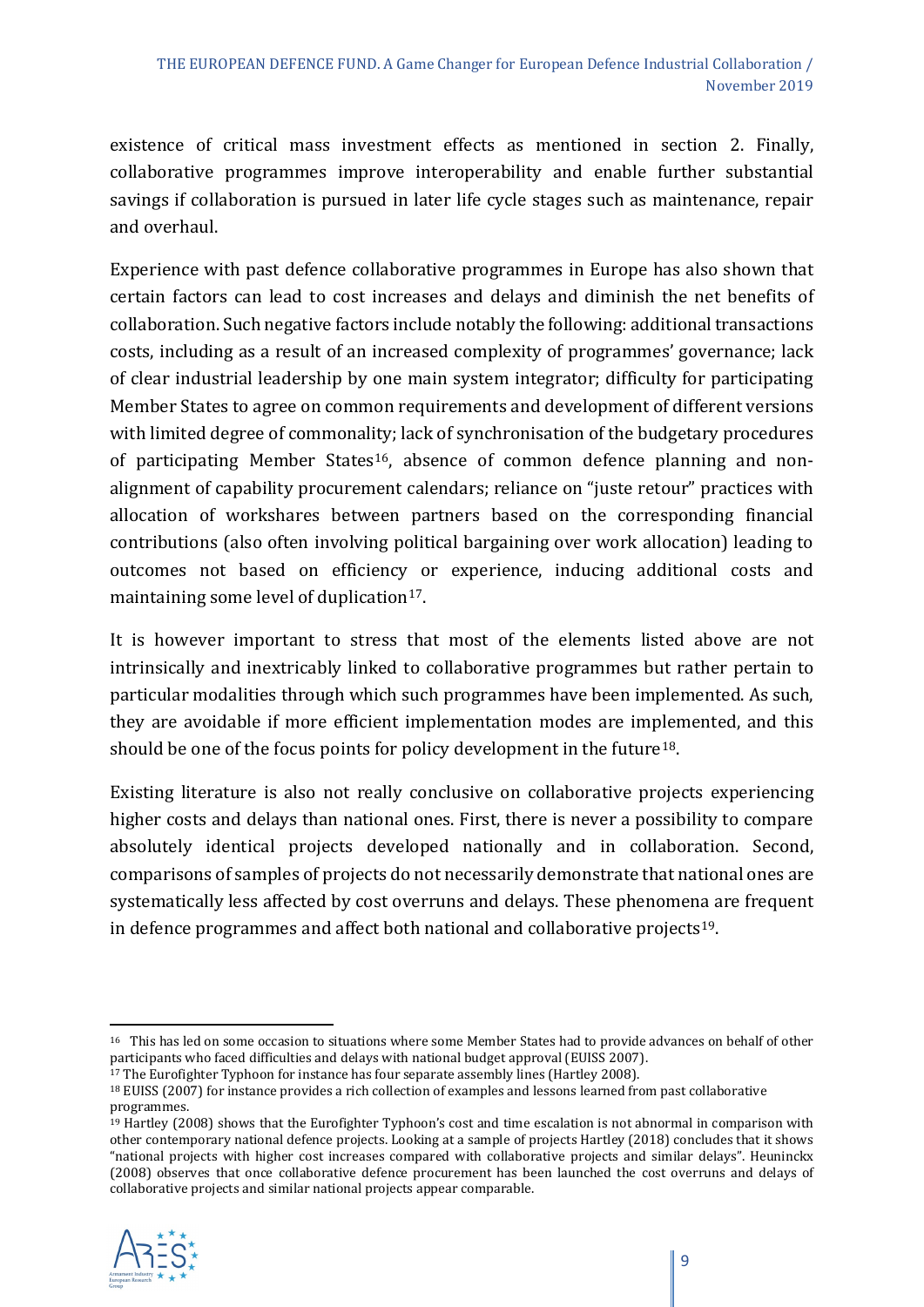What is nevertheless certain is that even if collaborative projects may incur additional costs, notably because of more complex governance structures and of the additional transactions costs needed to support collaboration, the sharing of the R&D that they enable results in a financial burden falling on each separate participant that is significantly lower than for an equivalent national project<sup>20</sup>. Collaboration generates budgetary savings for the participating states and enables the realisation of projects that are not affordable at a national level.

European defence industrial collaboration nevertheless remains extremely limited and far from the benchmarks that EU Member States have agreed upon in 2007. Two of these explicitly target EU defence collaborative spending:

- European collaborative defence procurement should reach 35% of total defence procurement
- European collaborative R&T should reach 20% of total defence R&T

Figure 3 provides a comparison between the actual level of European collaborative defence procurement expenditure and the level required to reach the 35% benchmark. The dotted line corresponds to the resulting gap in European collaborative defence procurement. The data shows no positive trend. Falling levels of defence spending have limited the resources available to launch new programmes and Member States have often prioritised the short-term objective of supporting their industries through national spending. After 2014, procurement expenditures went up, increasing significantly faster than their European collaborative component, and leading to an increase in the value of the gap. The latter is expected to reach a record value of more than EUR 6.5 billion in 2017. The fact that launching new collaborative programmes is a lengthy and complex process, and even more so in the absence of dedicated financial incentives, may also be a relevant factor.

<span id="page-9-0"></span><sup>20</sup> See for instance Hartley (1993), Cour des Comptes (2018).

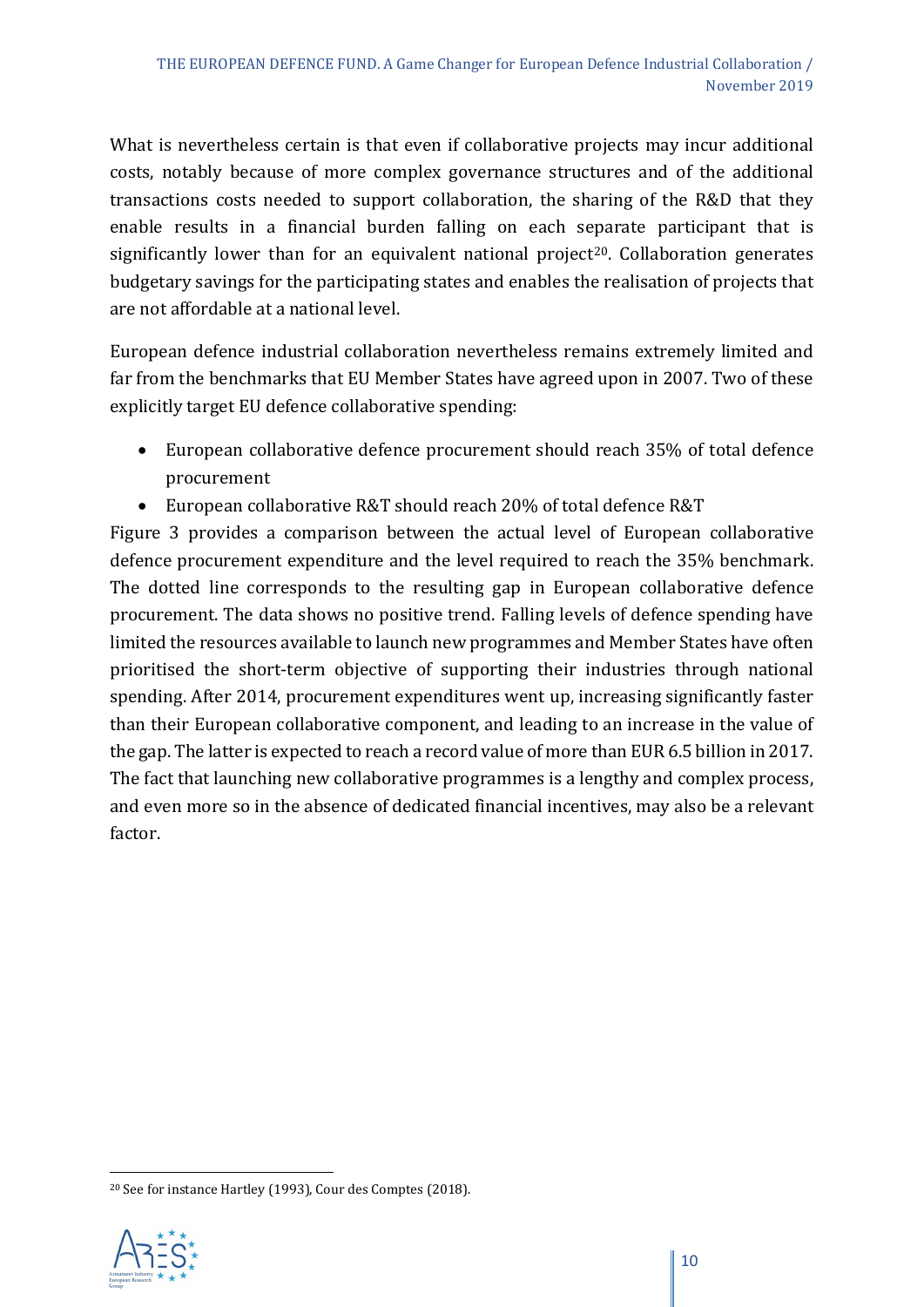

**Figure 3 – European Collaborative defence procurement**

*Source: EDA (2018b). Data for 2017 is an estimate.*

No benchmark for collaborative European defence development has been defined, and no corresponding data is currently available. It is nevertheless reasonable to expect that collaborative development will be followed by collaborative procurement with a certain time lag, particularly considering that an exception from the EU defence procurement rules is made for collaborative projects based on R&D, and that this exception applies to the entire lifecycle of the programme as long as procurement remains in the collaborative framework. The gap in collaborative procurement thus also implies low levels of collaboration in the development phase and the existence of an implicit European collaborative development gap[21.](#page-10-0)

<span id="page-10-0"></span><sup>21</sup> Mauro (2017).

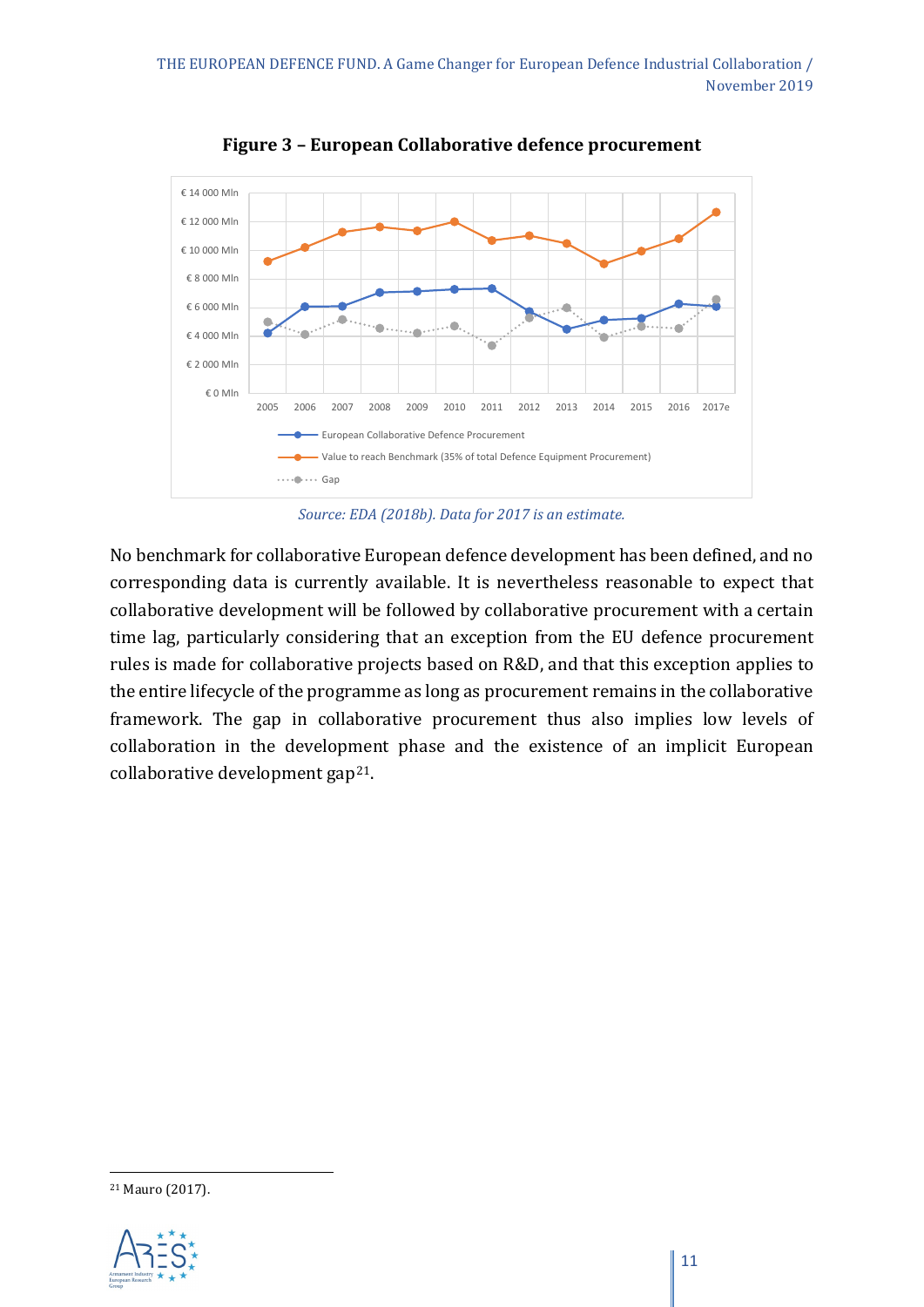

**Figure 4 – European Collaborative Defence R&T**

*Source: Source: EDA (2018b); (EDA 2018a) for data for European collaborative R&T expenditures for 2015-2017e. Data for 2017 is an estimate.*

Figure 4 shows that a very significant gap is also present with relation to European collaborative defence R&T. The reduction in the gap since 2013 is not really the result of any significant raise in the actual value of collaborative R&T, but is rather the consequence of the decrease in the absolute value of non-collaborative R&T.

With low levels of collaboration, European defence markets are characterised by strong fragmentation along national borders and by high levels of duplication. EU Member States spend approximately four times less on defence equipment procurement and seven times less on defence R&D than the US<sup>[22](#page-11-0)</sup>. The number of defence systems and platforms in production in Europe is however 36, while only 11 are in production in the  $US^{23}$  $US^{23}$  $US^{23}$ . In the land segment, the corresponding figures are 17 against 2, with 11 infantry vehicles and personnel carriers in production in Europe[24](#page-11-2).

Fragmentation of demand is reflected by fragmentation of supply with *"many but small producers which are specialized in similar areas but do not compete against each other for the first production lot due to markets with high barrier for non-domestic suppliers*" [25](#page-11-3). Dependence on national markets is high. A study<sup>[26](#page-11-4)</sup> covering 32 major European companies found that a vast majority of 20 companies exhibits domestic sales shares varying between 20% and 50%, while for five of the companies the share exceeded 50%.

<span id="page-11-4"></span><span id="page-11-3"></span><span id="page-11-2"></span><sup>26</sup> Masson (2015).



<span id="page-11-1"></span><span id="page-11-0"></span><sup>22</sup> EDA (2013). See also Bellais (2018). 23 Briani (2013).

<sup>24</sup> Ibid.

<sup>25</sup> European Parliament (2013) p.47.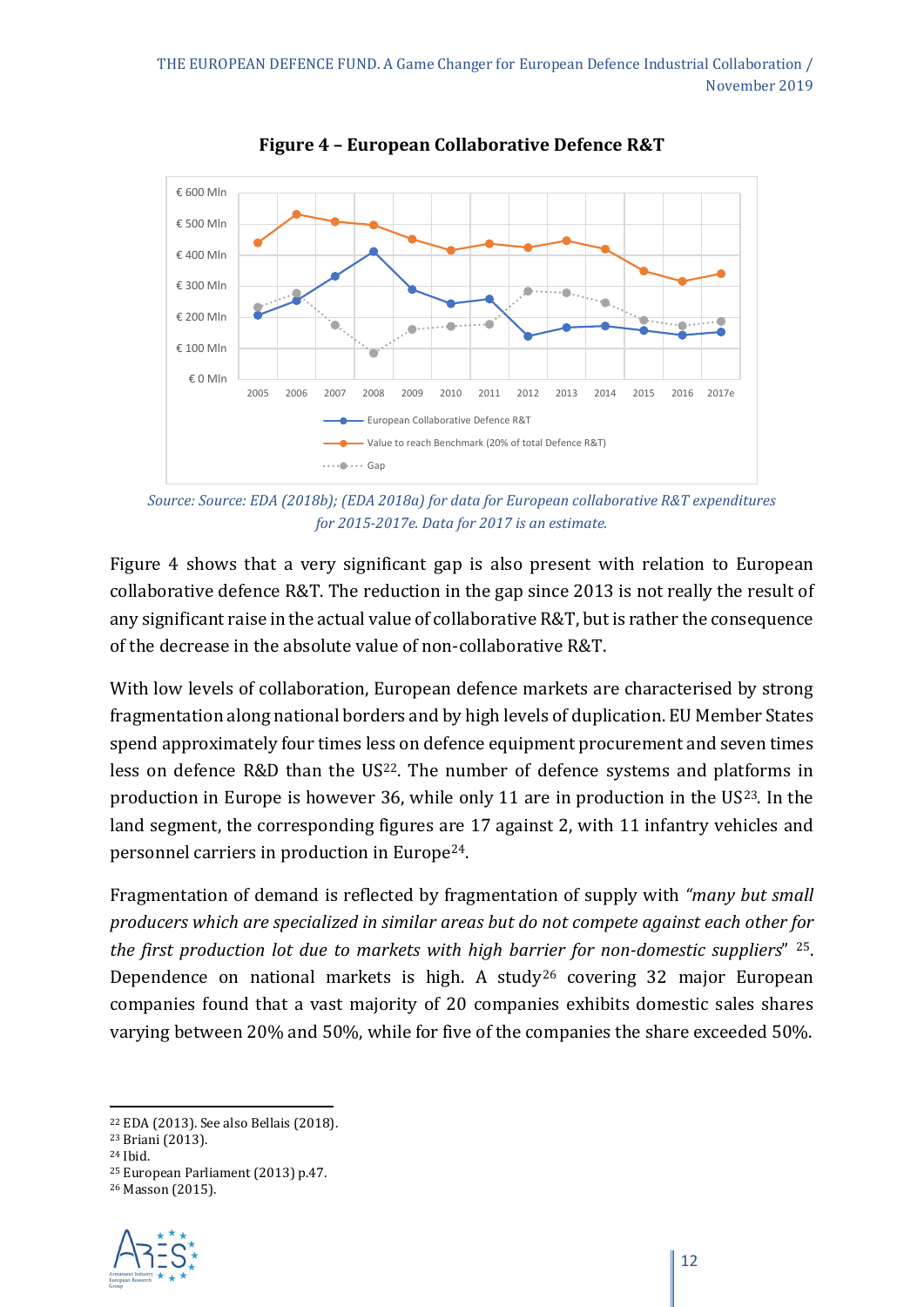This is particularly problematic in view of the importance of economies of scale and learning in the defence sector. The cost reductions that can be achieved by increased productions levels are very substantial with estimates pointing at potential savings of 10 to 20%<sup>[27](#page-12-0)</sup>. With the current fragmentation levels in Europe, production scales remain very limited and represent a competitive disadvantage for EU producers, in particular in comparison with US competitors.

The European Commission (2018) provides a simple illustration by looking at the R&D costs of the three European combat aircrafts: the Eurofighter Typhoon, the Rafale and the Gripen. It shows that "*if only one of the three above-mentioned European aircrafts had been developed and had realised sales equivalent to those of the existing three programmes, the R&D cost per unit produced could have been reduced by 41 to 76%. This very simple comparison only takes account of the distribution of R&D costs over a larger production scale, but ignores the effects of the other sources of economies of scale and learning*"[28.](#page-12-1) The Cour des Comptes (2018) provides data for several collaborative programmes showing increases in unit costs ranging between 26% and 44% following reductions in the number of units procured under these programmes.

Even the formation of large international groups resulting from major cross-border mergers and acquisitions have not necessarily resulted in genuine industrial consolidation; Bellais & Droff (2013) argue that in many cases it has rather resulted in the emergence of "multi-domestic" companies.

European defence industry supply chains are also fragmented along national borders. Built predominantly on a national basis, supply chains exhibit limited levels of crossborder access, particularly in the EU Member States hosting the largest industrial players. Dependence on defence markets has been shown to negatively affect the propensity of industrial players to rely on foreign suppliers. Oudot (2017) shows that large French systems integrators entirely specialised in defence resort to domestic suppliers on average for 90% of their purchases, while for groups with dual specialisation the corresponding ratio is approximately 60%. Evidence of the existence of resilient barriers to the establishment of efficient cross-border industrial partnerships in the defence sector has also been derived from the study of defence offsets<sup>29</sup>.

Past collaborative programmes also did not break up the domestic bias in supply chain management. The main reason for this is the allocation of work shares between participating countries based on their corresponding financial contributions rather than

<span id="page-12-2"></span><span id="page-12-1"></span><sup>29</sup> Ianakiev (2005), Ianakiev & Mladenov (2008) and Ianakiev (2014).



<span id="page-12-0"></span><sup>27</sup> See for instance McKinsey (2013), National Audit Office (2001), Hartley (2006).

<sup>28</sup> European Commission (2018), p.15.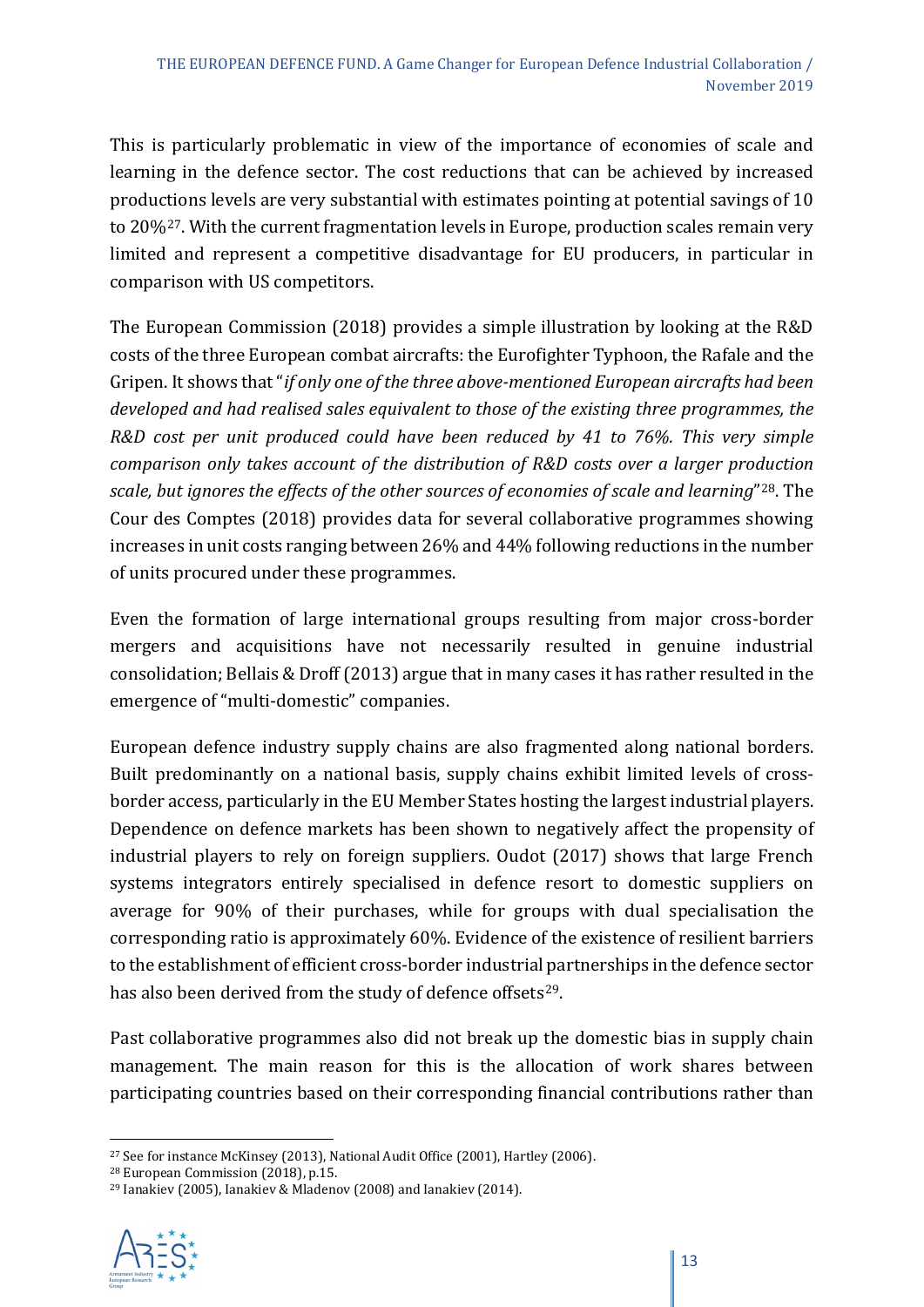on efficiency and competitiveness. The widespread reliance on such "juste retour" practices has effectively limited the potential benefits that collaborative defence programmes could bring in terms of efficiency gains and cost savings. It has also prevented a genuine opening of the supply chains with cross-border engagement remaining at best marginal, even when the use of slightly more flexible concepts such as the Global balance was attempted<sup>[30](#page-13-0)</sup>. Data for defence programmes managed by the Organisation for Joint Armament Cooperation (OCCAR)<sup>[31](#page-13-1)</sup> demonstrates the limited crossborder engagement in collaborative defence programmes: only 5.6% of the value of the work performed was cross-border, 2.4% between the 12 States participating in OCCAR programmes and 3.2% going to other States<sup>[32](#page-13-2)</sup>.

Lack of collaboration, fragmentation along national borders and lack of cross-border collaboration in the defence industry supply chains are a serious challenge for the future competitiveness of the European defence industry and its capacity to develop the next generation of defence systems that will be needed in an increasingly challenging geopolitical context. The current trends are no longer sustainable, and the European defence industry can no longer afford the existing levels of fragmentation and the scale of efficiency gains foregone through wasteful duplications, incapacity to tap on scale and learning economies, and exclusion of efficient or innovative partners or suppliers because of a strong domestic bias. The EU defence industry is at a crossroads and only a strong and prompt response could break with past trends. The establishment of the European Defence Fund represents the latest ambitious attempt at providing such a response.

#### **THE EUROPEAN DEFENCE FUND: A GAME CHANGER?**

The idea of mobilising the budget of the European Union to support collaborative defence R&D through the establishment of a European Defence Fund (EDF) was mentioned for the first time by President of the European Commission Jean-Claude Juncker in his 2016 State of the Union speech. The European institutions immediately followed on the announcement by implementing precursor funding programmes with limited budgets under the 2014-2020 EU Multiannual Financial Framework (MFF) and by presenting a legislative proposal for an ambitious European Defence Fund for the 2021-2027 MFF with a budget of EUR 13 billion for the seven-year period.

<span id="page-13-2"></span><span id="page-13-1"></span><sup>32</sup> European Commission (2018).



<span id="page-13-0"></span><sup>&</sup>lt;sup>30</sup> Unlike strict "juste retour", the global "global balance" concept of the OCCAR does not pursue an equivalence between national cost and work shares on a programme by programme basis but rather a general equilibrium over the full basket of programmes managed by the organisation.

<sup>31</sup> The data is based on OCCAR Global Balance data collection and covers contracts with a value of EUR 57.7 Billion.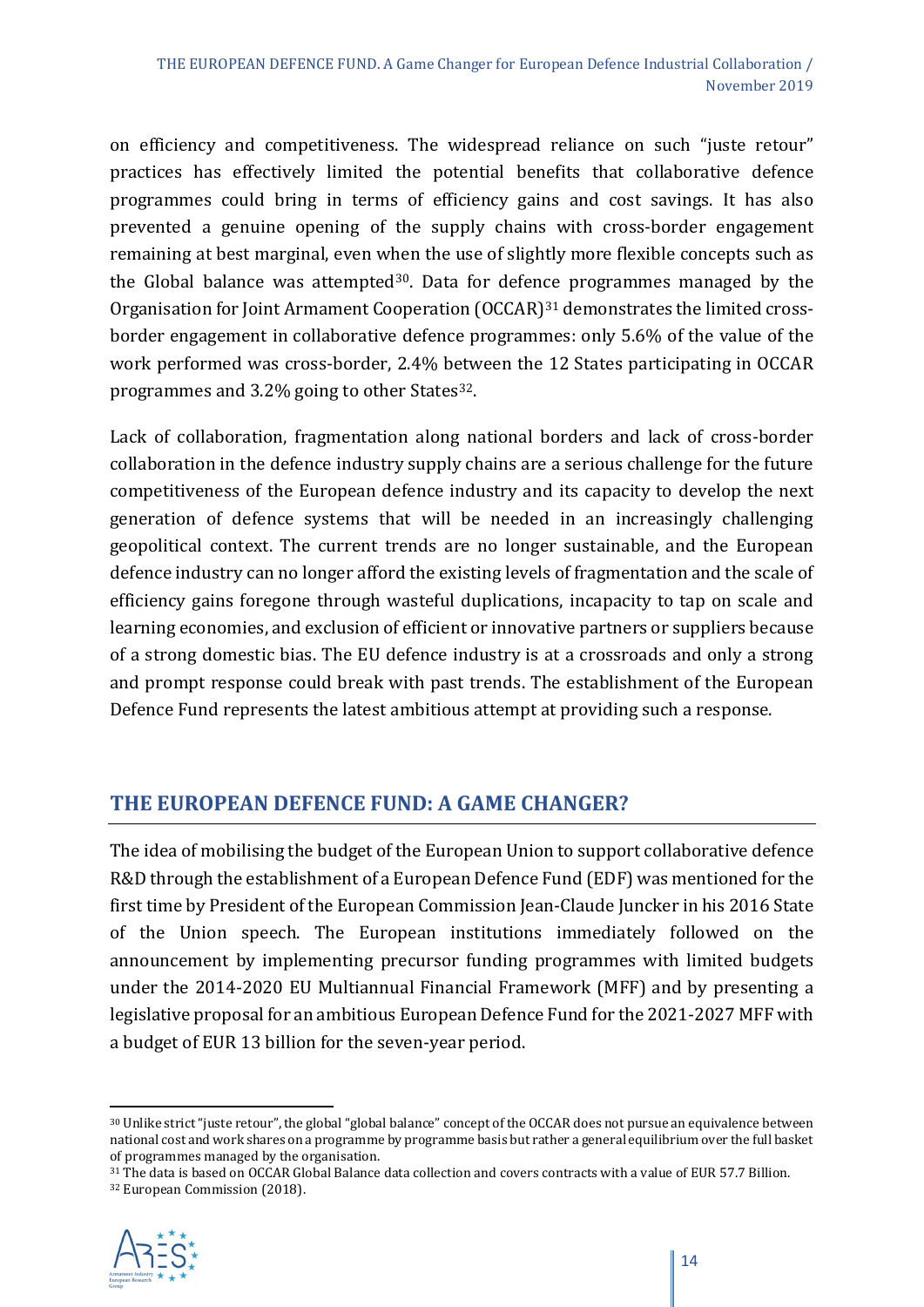The two precursor funding programmes include the Preparatory Action on Defence Research (PADR), which supports collaborative defence R&T projects with a limited total budget of EUR 90 million for 2017-2019, and the European Defence Industrial Development Programme (EDIDP), which supports collaborative development projects with an overall budget of EUR 500 million for 2019-2020.

The EDF is not the first initiative at the EU level aimed at promoting enhanced crossborder collaboration in the defence sector. The Defence Package proposed by the European Commission in 2007 has led to the adoption of two important regulatory instruments including provisions to support collaboration. The EU Defence Procurement Directive<sup>[33](#page-14-0)</sup> adopted in 2009 provides flexibility for defence R&D and collaboration, and includes in particular an exception from the public procurement rules for collaborative defence programmes based on R&D<sup>34</sup>. The EU Defence Transfers Directive<sup>[35](#page-14-2)</sup> adopted the same year aims at facilitating intra-EU transfers of defence products, including facilitating cross-border industrial collaboration. The promotion of defence collaboration in the EU, including in the field of defence R&D, is also one of the tasks of the European Defence Agency (EDA) established in 2004. However, as shown in section 3, these instruments have not been sufficient to trigger an effective increase in collaboration over the past decade.

The introduction of the EDF is an unprecedented initiative as it represents the first use of the budget of the European Union to support defence R&D activities. It will rely on financial incentives rather than on regulation to support collaborative defence R&D in Europe.

With the proposed EUR 13 billion budget for 2021-2027, the EDF has the potential to become a game changer. On average EUR 1.86 billion from the EU budget will be spent annually on defence R&D in addition to the spending of the EU Member States, divided in EUR 585.7 million for R&T and EUR 1.27 billion for development.

Figure 5 illustrates the share that the EDF annual spending will have compared to the levels of defence R&D expenditures by EU Member States in 2016[36](#page-14-3). The United Kingdom,

<span id="page-14-3"></span><sup>36</sup> The latest data available from the EDA is for 2016, only estimates are available for 2017.



<span id="page-14-0"></span><sup>33</sup> Directive 2009/81/EC of the European Parliament and of the Council of 13 July 2009 on the coordination of procedures for the award of certain works contracts, supply contracts and service contracts by contracting authorities or entities in the fields of defence and security, and amending Directives 2004/17/EC and 2004/18/EC; https://eur-<br>lex.europa.eu/legal-content/EN/TXT/?uri=CELEX:02009L0081-20180101.

<span id="page-14-1"></span><sup>34</sup> For more details on EU defence procurement rules and collaborative procurement see the recently adopted Commission notice on guidance on cooperative procurement in the fields of defence and security (Defence and Security<br>Procurement Directive 2009/81/EC): https://eur-lex.europa.eu/legal[https://eur-lex.europa.eu/legal](https://eur-lex.europa.eu/legal-content/EN/TXT/?uri=uriserv:OJ.C_.2019.157.01.0001.01.ENG&toc=OJ:C:2019:157:TOC)[content/EN/TXT/?uri=uriserv:OJ.C\\_.2019.157.01.0001.01.ENG&toc=OJ:C:2019:157:TOC.](https://eur-lex.europa.eu/legal-content/EN/TXT/?uri=uriserv:OJ.C_.2019.157.01.0001.01.ENG&toc=OJ:C:2019:157:TOC)

<span id="page-14-2"></span><sup>&</sup>lt;sup>35</sup> Directive 2009/43/EC of the European Parliament and of the Council of 6 May 2009 simplifying terms and conditions of transfers of defence-related products within the Community; https://eur-lex.europa.eu/legalof transfers of defence-related products within the [content/EN/TXT/?uri=CONSLEG:2009L0043:20120413.](https://eur-lex.europa.eu/legal-content/EN/TXT/?uri=CONSLEG:2009L0043:20120413)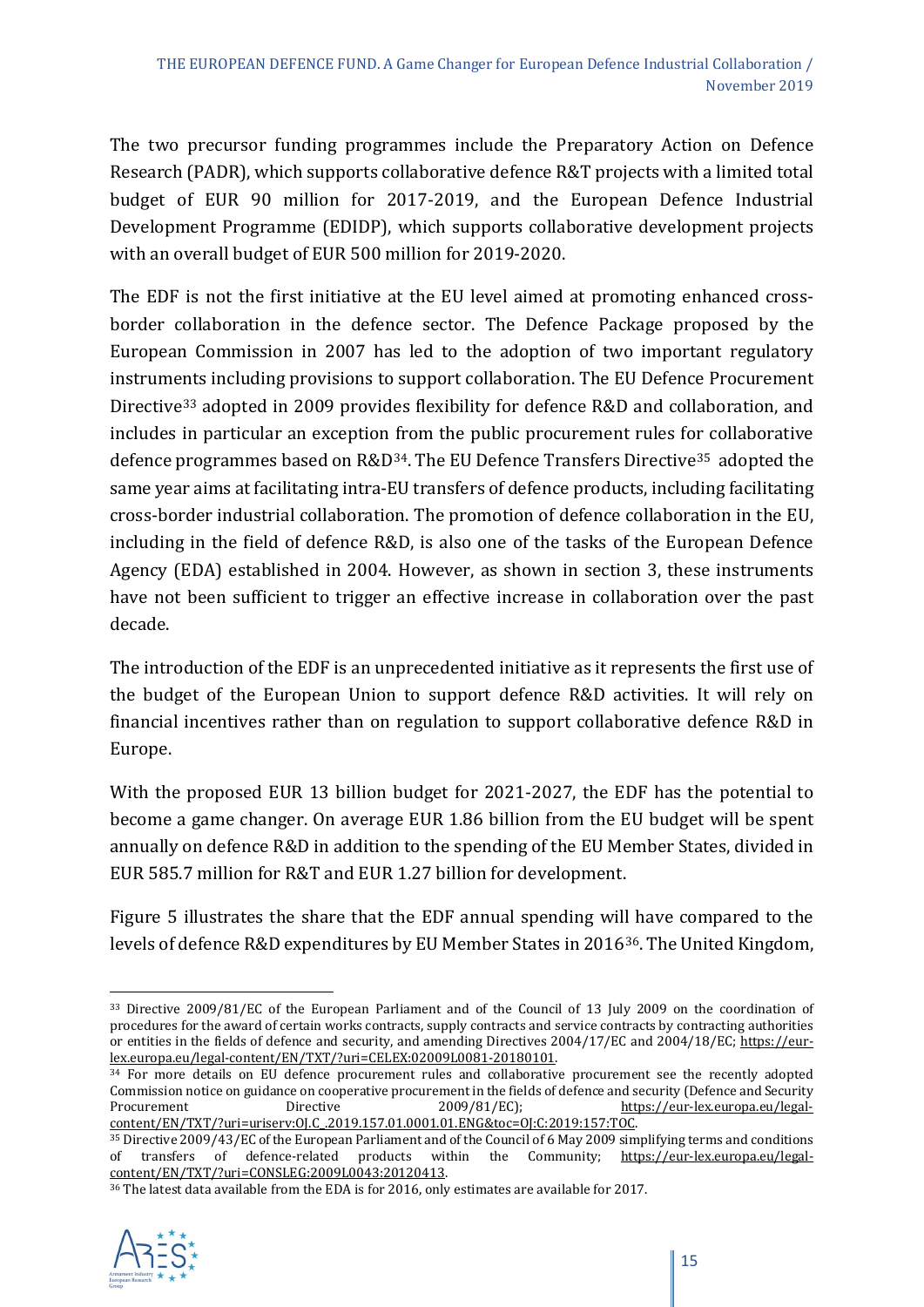which is expected to leave the EU before 2021, has been excluded from the figure. The magnitude of the financial intervention of the EDF is immediately visible. The Fund will account for approximately one third of the overall defence R&D expenditures in the EU[37](#page-15-0). Its share will be second only to France's, and it will exceed the combined defence R&D spending of all remaining EU Member States.



**Figure 5 – Proposed EDF budget and EU Member States' defence R&D spending**

*Source: EDA defence data for defence R&D spending by EU Member States in 2016 (EDA 2018b). European Commission (2018) for proposed EDF budget.*

Looking separately at R&T and at development does not show significant differences in the estimated share of the EDF funding, the latter being close to one third for both components. There is nevertheless one important difference. As regards R&T, the Fund can finance 100% of the eligible costs of supported projects. In the development phase it will however provide co-financing, the remaining funding being expected to come mainly from the EU Member States.

The EU funding rate for development projects can vary between 20% and 100% of the eligible costs depending on the particular phase that is supported and on the applicability

<span id="page-15-0"></span><sup>&</sup>lt;sup>37</sup> The calculations presented in this section are dependent on the choice of 2016 as a point of comparison. For instance, differences exist between the figures presented here and similar calculations performed in the Impact Assessment of the European Commission (European Commission 2018), which relied on data for 2014 (which was the most recent data available at the moment when the impact assessment was drafted). The comparison with data for 2016 of course also does not take into account the changes in EU Member States' spending levels over the period when the EDF will be effectively implemented (2021-2027). No reliable forecast is however available to our knowledge limiting the possibilities to use an alternative approach.

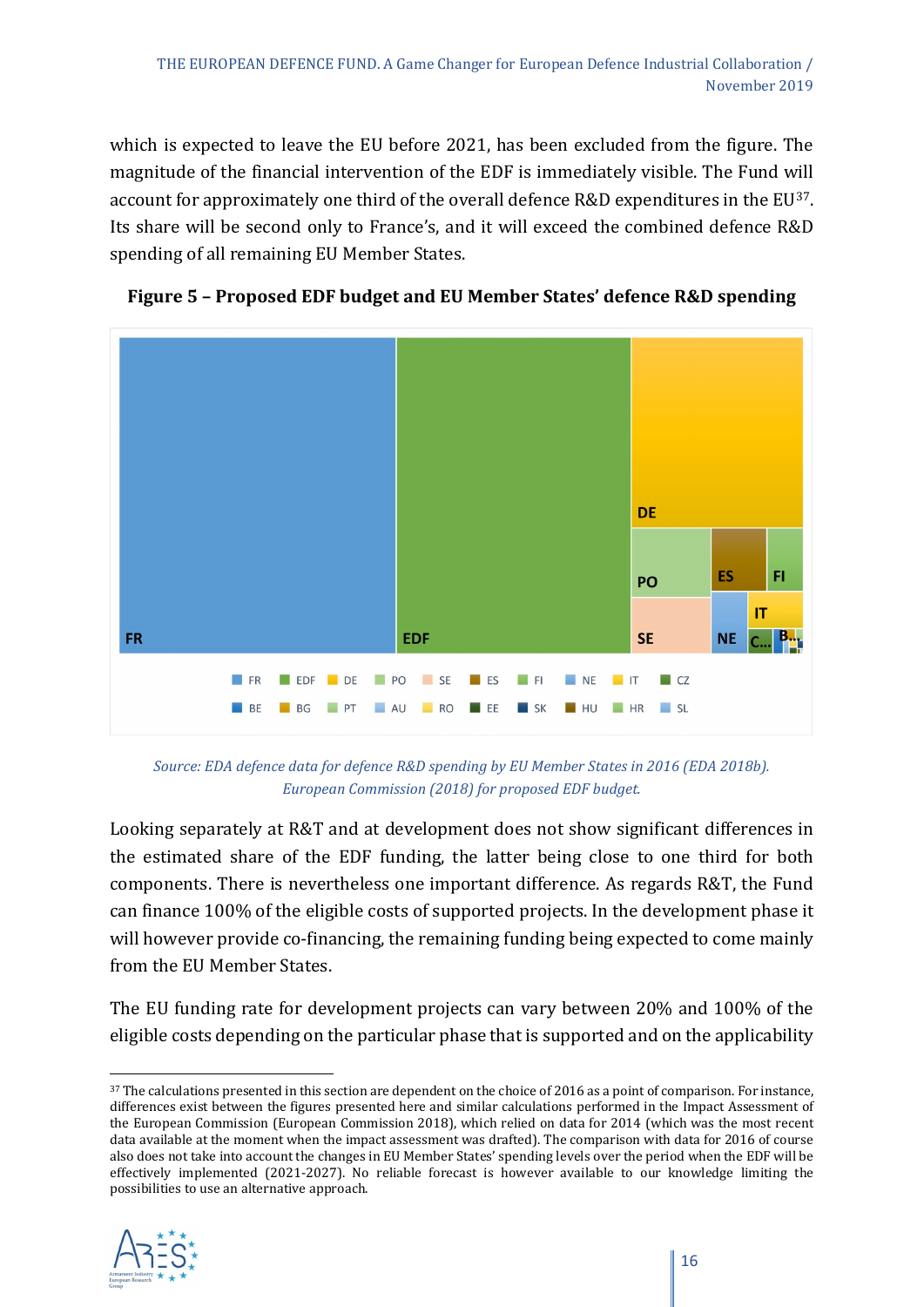of funding rate bonuses. For a yearly investment of EUR 1.27 billion from the EU budget, the amount of the necessary co-funding will range between 0 and more than EUR 5 billion. The EDF has thus the potential to also structure and guide a very significant part of the defence development spending of the Member States. The availability of this co-funding may also become a constraint for the spending of the Fund's budget unless the average EU funding rate is high. For example, using the data for 2016, for an average EU funding rate of 70% almost half of the overall EU defence development spending (EDF and Member States) would go to projects supported by the Fund. Approximately 23% of the Member States defence development expenditures would need to be dedicated to the cofinancing of these projects. Together with the fact that the EDF funding comes from the EU budget, which has never been used for this purpose before, this will also limit significantly the risks that EDF funding crowds-out national spending.

Another key element is that the EDF will only support collaborative defence R&D projects[38.](#page-16-0) This will immediately and substantially impact the levels of European collaborative defence R&D spending. While no data is available for collaborative development, the overall share of European collaborative defence R&T would exceed 41%. The provision of substantial financial incentives from the EU budget combined with still depressed levels of defence R&D spending at national level can be expected to produce a powerful drive towards collaborative projects. At the same time, it may become more difficult to secure the necessary political agreement at the level of individual Member States to initiate national projects that would duplicate collaborative projects already supported through the EDF (compared to what is necessary to duplicate another national project). Considering the extreme levels of fragmentation currently present, the EDF has the potential of triggering a significant positive change having in mind the magnitude of the financial means that will be deployed.

The implementation modalities and specific provisions embedded in the Fund's legal base can also play a role in reducing the impact or overcoming some of the factors that have negatively affected past collaborative programmes (see section 3).

First, the Fund does not only support cross-border collaboration at the top of the supply chain, but also includes incentives for cross-border engagement at lower tiers. Two main mechanisms are foreseen. First, a dedicated award criterion that will provide an advantage to projects with higher levels of participation of small and medium-sized enterprises (SMEs)<sup>[39](#page-16-1)</sup> and middle-capitalisation companies (mid-caps)<sup>40</sup>, and in particular

<span id="page-16-2"></span><span id="page-16-1"></span><sup>40</sup> Up to 3000 personnel.



<span id="page-16-0"></span><sup>&</sup>lt;sup>38</sup> For projects to be eligible, they need to be undertaken in cooperation within a consortium of at least three eligible entities which are established in at least three different Member States.

<sup>&</sup>lt;sup>39</sup> Commission Recommendation of 6 May 2003 concerning the definition of micro, small and medium-sized enterprises[. https://eur-lex.europa.eu/legal-content/EN/TXT/?uri=CELEX:32003H0361](https://eur-lex.europa.eu/legal-content/EN/TXT/?uri=CELEX:32003H0361)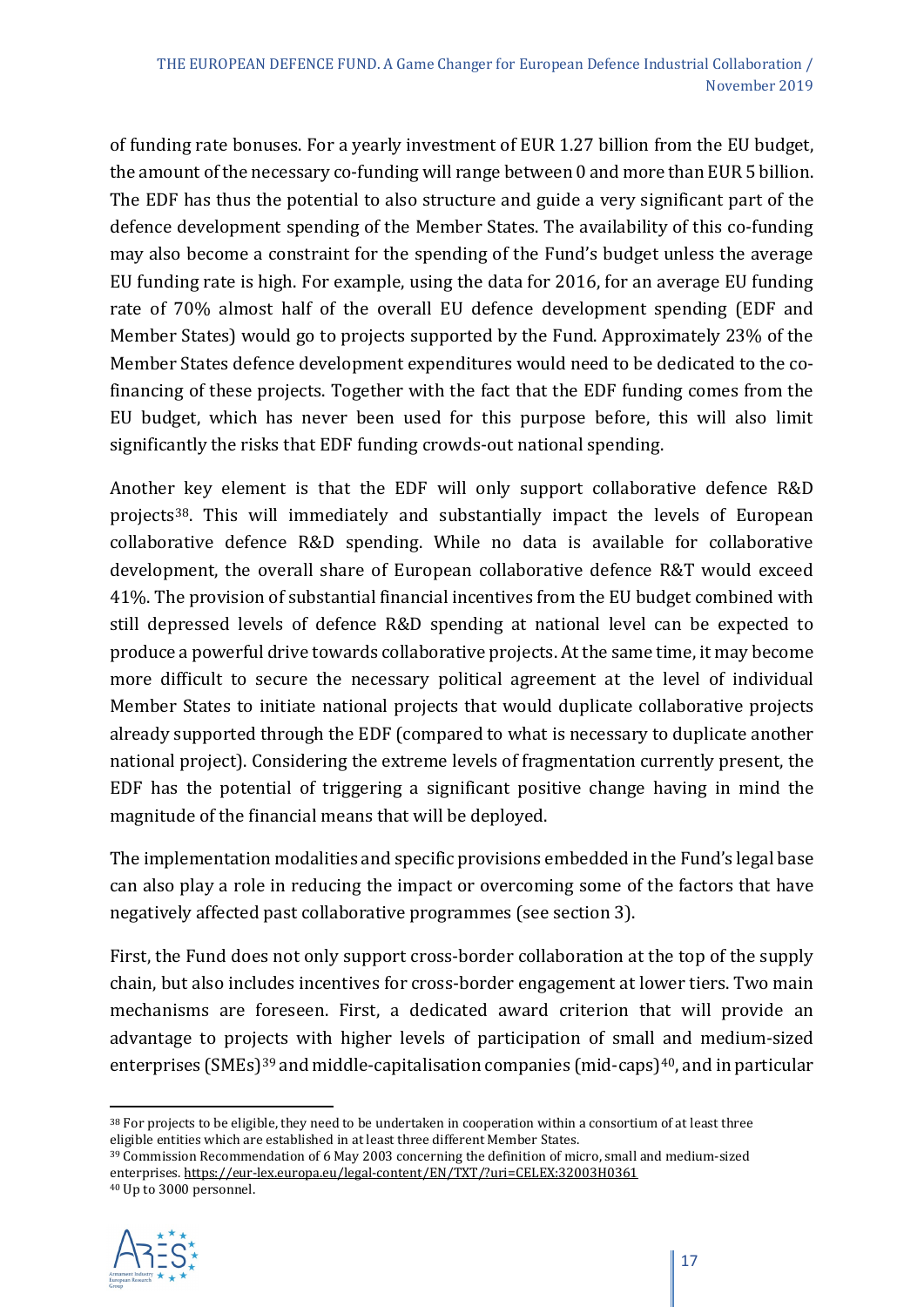of cross-border ones, in the process of evaluating the proposals submitted under competitive calls. Second, an EU funding rate bonus for projects with higher participation of SMEs and mid-caps, introducing in particular strong financial incentives for the inclusion of cross-border SMEs.

Such an approach is at odds with strict "juste retour" work allocation systems often used in defence collaborative programmes and which would generally limit to an absolute minimum the work allocated to companies from countries other than those funding the programme. It also provides a partial answer to another specific issue.

Previous research on defence offsets has pointed out the existence of strong barriers to the establishment of cross-border industrial partnerships in the defence industry in Europe and has argued that protectionist measures only partially explain these obstacles (Ianakiev & Mladenov 2008; Ianakiev 2005 & 2014)<sup>[41](#page-17-0)</sup>. It has argued that additional nonregulatory barriers are also at play in the form of supplier search and switching costs.

The presence of supplier search and switching costs implies in particular that research for new suppliers will be limited to cases where the expected gains of the search would clearly outweigh the search and switching costs<sup>[42](#page-17-1)</sup>. Starting from a situation where supply chains have been built on a national basis, shifts in the international division of work will then be further hampered by supplier search and switching costs. Relaxation of national protection measures will not necessarily lead to a reallocation of work to foreign suppliers even if those are more efficient in absolute terms: past protection has a hysteresis effect and continues to produce effects even when market openness increases.

In light of this, the introduction of incentives for cross-border participation in projects supported by the EDF will modify the willingness of system integrators to search for new suppliers, the impact of the search and switching costs being implicitly reduced.

The European Defence Fund also explicitly tackles the issue of collaborative projects not based on common requirements and technical specifications. Such a situation results in the multiplication of national versions, limits the efficiency gains of collaboration and the achievable economies of scale and learning, inflates costs and hampers interoperability. For instance, in the Tiger helicopter programme, two substantially different versions were developed respectively on French and German specifications<sup>43</sup>. The NH-90

<span id="page-17-2"></span><span id="page-17-1"></span><sup>43</sup> European Union Institute for Security Studies (2007). According to the same source, UK's withdrawal from the Horizon frigate project was at least partially motivated by the impossibility to agree to common specifications with the other participating Member States. The same factor also played a role in France not participating in the Eurofighter Typhoon combat aircraft.



<span id="page-17-0"></span><sup>41</sup> The starting point of this analysis is in particular evidence from the economic literature on offsets showing that offset obligations can lead to the discovery, by the exporting system integrators, of new partners or suppliers in the importing country that are more efficient than incumbent ones and with which sustainable working relations can be established. <sup>42</sup> Ianakiev (2005).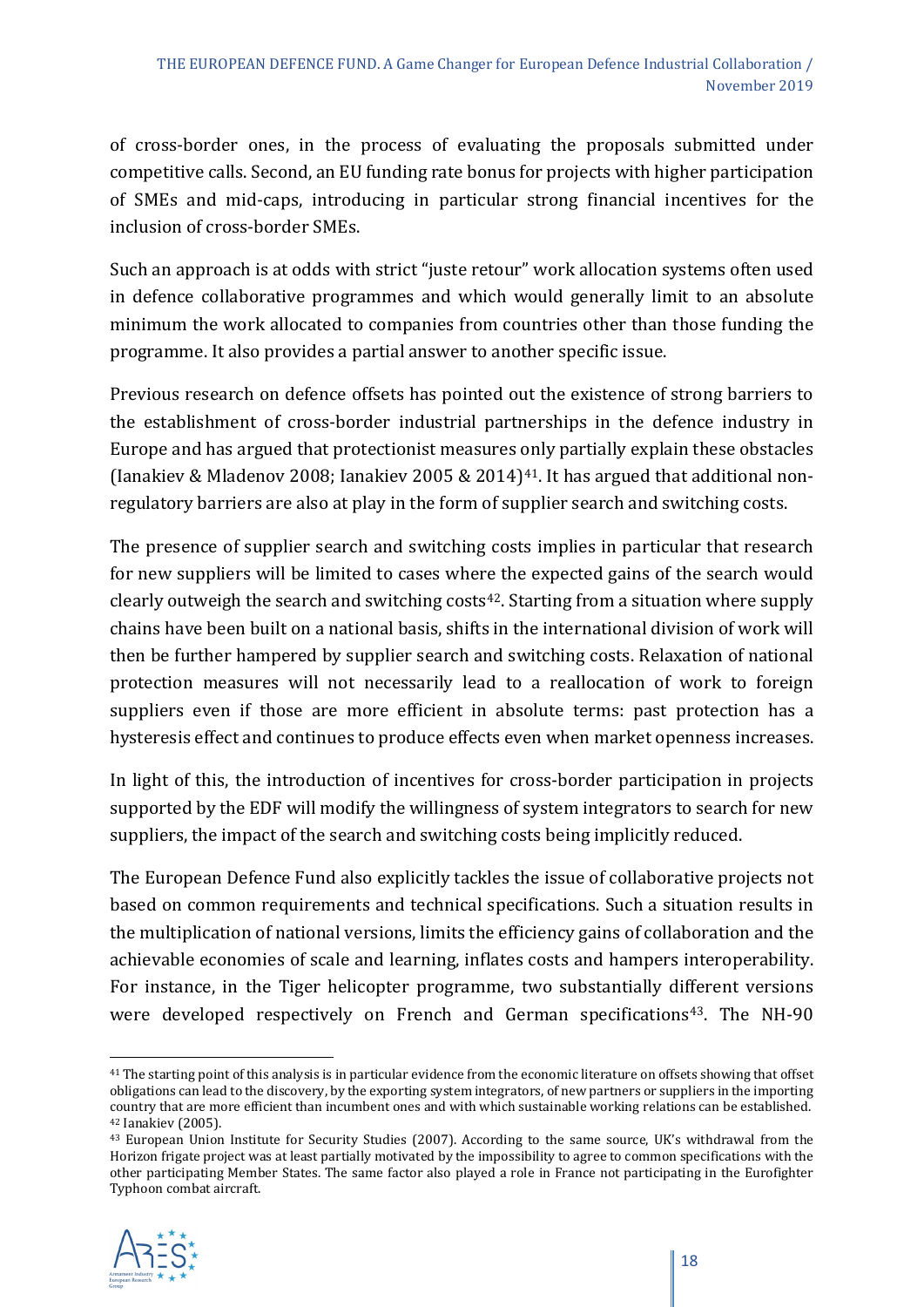helicopter has 22 versions and 60 standards thus significantly reducing the benefits of collaboration<sup>44</sup>. To limit this type of issues, the legal base of the European Defence Fund requires development projects beyond the feasibility study stage to be based on common requirements or common technical specifications in order to be eligible for funding.

The provision of funding by the EDF will not completely solve the obstacles stemming from the lack of synchronisation of the budgetary procedures of EU Member States but may still alleviate them to a certain degree, notably through the provision of pre-financing that can represent a sizeable proportion of the total value of the grant awarded to a project[45](#page-18-1) [46.](#page-18-2)

Finally, every year calls for proposals will be launched under the EDF based on a work programme adopted by the European Commission with the approval of a Committee of representatives of the EU Member States. Every call targeting a specific type of technology or system will need to be foreseen in the work programme for a specific year thus providing a chance to secure EU funding. This should motivate EU Member States to work towards overcoming potential divergences of defence planning and lack of synchronisation of capability procurement policies and calendars which in past have also happened to limit or prevent the possibilities for collaboration<sup>47</sup>. In this respect the EDF will also be complementary with other initiatives recently put in place at the EU level such as the Coordinated Annual Review on Defence (CARD) and PESCO.

Finally, the Fund is also designed to ensure the buy-in by Member States, who will be the ultimate buyers of the systems and technologies that will be developed, notably through the need for co-funding in the development phase and by requiring the demonstration of an intent to procure by at least two Member States as an eligibility condition in the advanced stages of development.

#### **CONCLUSION**

The assessment presented in this article shows that the European defence industry is at a turning point where the continuation of past trends is no longer sustainable. The model

<span id="page-18-3"></span><sup>47</sup> In the 1980s, France and Germany considered the joint development of a new tank, but German plans required the tank to be made available quickly while France was planning for a decade later (European Union Institute for Security Studies 2007).



<span id="page-18-0"></span><sup>44</sup> Cour des Comptes (2018).

<span id="page-18-2"></span><span id="page-18-1"></span><sup>&</sup>lt;sup>45</sup> The consortium applying for funding nevertheless has to demonstrate the viability of the project by showing that the costs that are not covered by the EU funding will be covered by others means, including Member State 46 In parallel, the European Defence Agency cooperation with the European Investment Bank (EIB) is preparing the establishment of the Cooperative Financial Mechanism (CFM), a dedicated tool aiming at incentivising defence cooperation by overcoming issues with budgetary synchronisation between Member States hampering the launch of collaborative projects.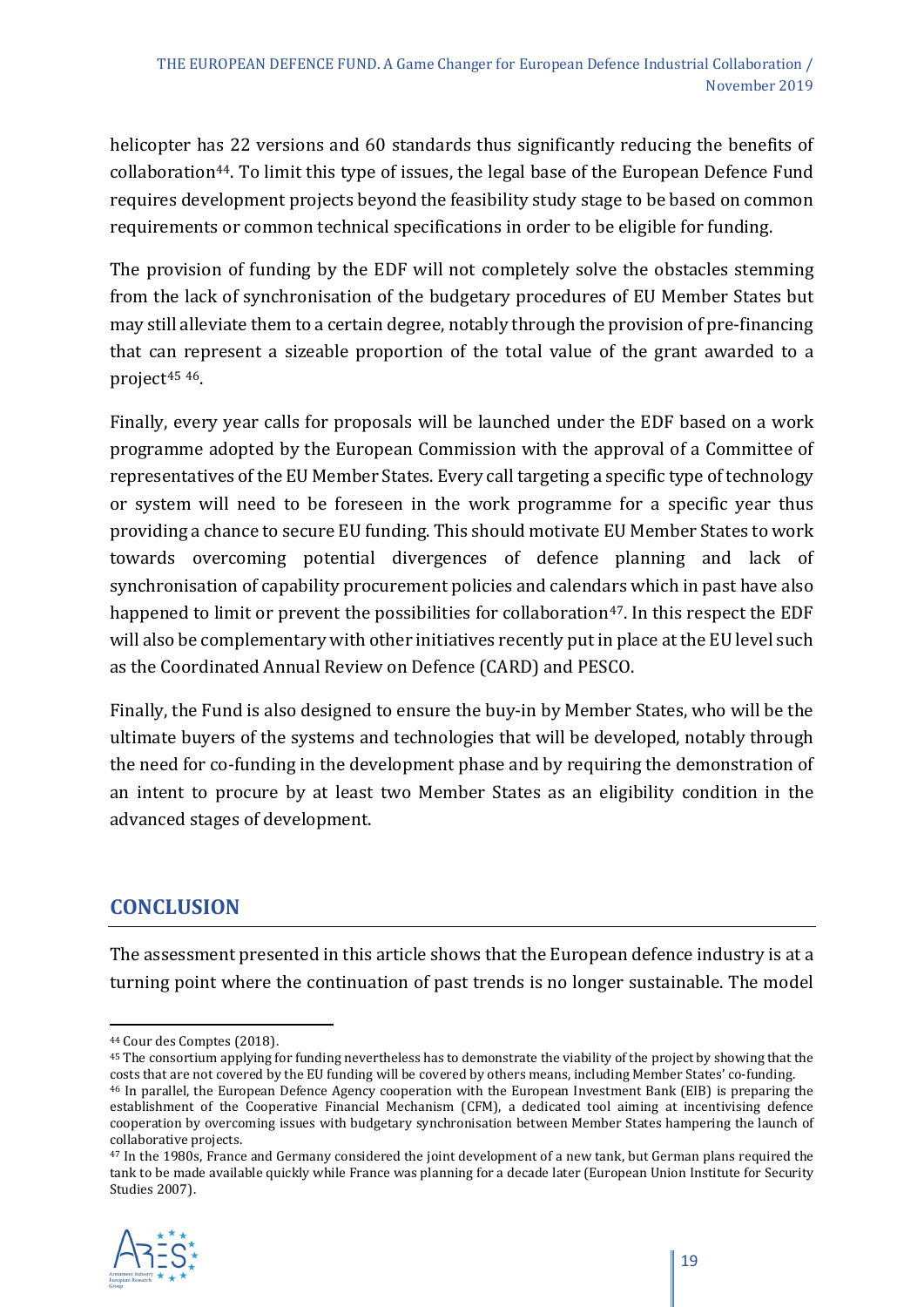characterised by high fragmentation along national borders and limited cross-border collaboration is reaching its final limits, even more so when taking defence spending trends into account.

While previous attempts to trigger a leap forward in terms of collaboration have not been really successful, the introduction of the European Defence Fund appears as a major innovation that brings one particular component that was not used before: funding dedicated to collaborative defence projects. The amounts at stake are very far from being marginal, as shown in section 4, and come from a new source of funding that has never been mobilised for this purpose before. The architecture of the Fund also includes elements that are meant not only to incentivise collaboration, but also to increase its efficiency.

In view of these elements, the European Defence Fund has the potential to be the vector of a paradigm change in the European defence industry and market. It is however also a completely new instrument, and its functioning may need to be adjusted in order to maximise it positive potential. The realisation of its potential will also depend on its effective implementation in practice and on the uptake by industry and Member States. These aspects will need to be monitored over time and carefully assessed when sufficient practice is available to draw lessons learned based on experience. The wider policy and regulatory context is also important and can be considered in view of addressing possible obstacles to collaboration that financial incentives alone may not completely overcome.

In the years to come, the deployment of the European Defence Fund and of other initiatives aimed at supporting defence collaboration in the EU will also provide a fertile ground for the emergence of a rich research agenda in defence industrial economics in Europe.  $\blacksquare$ 

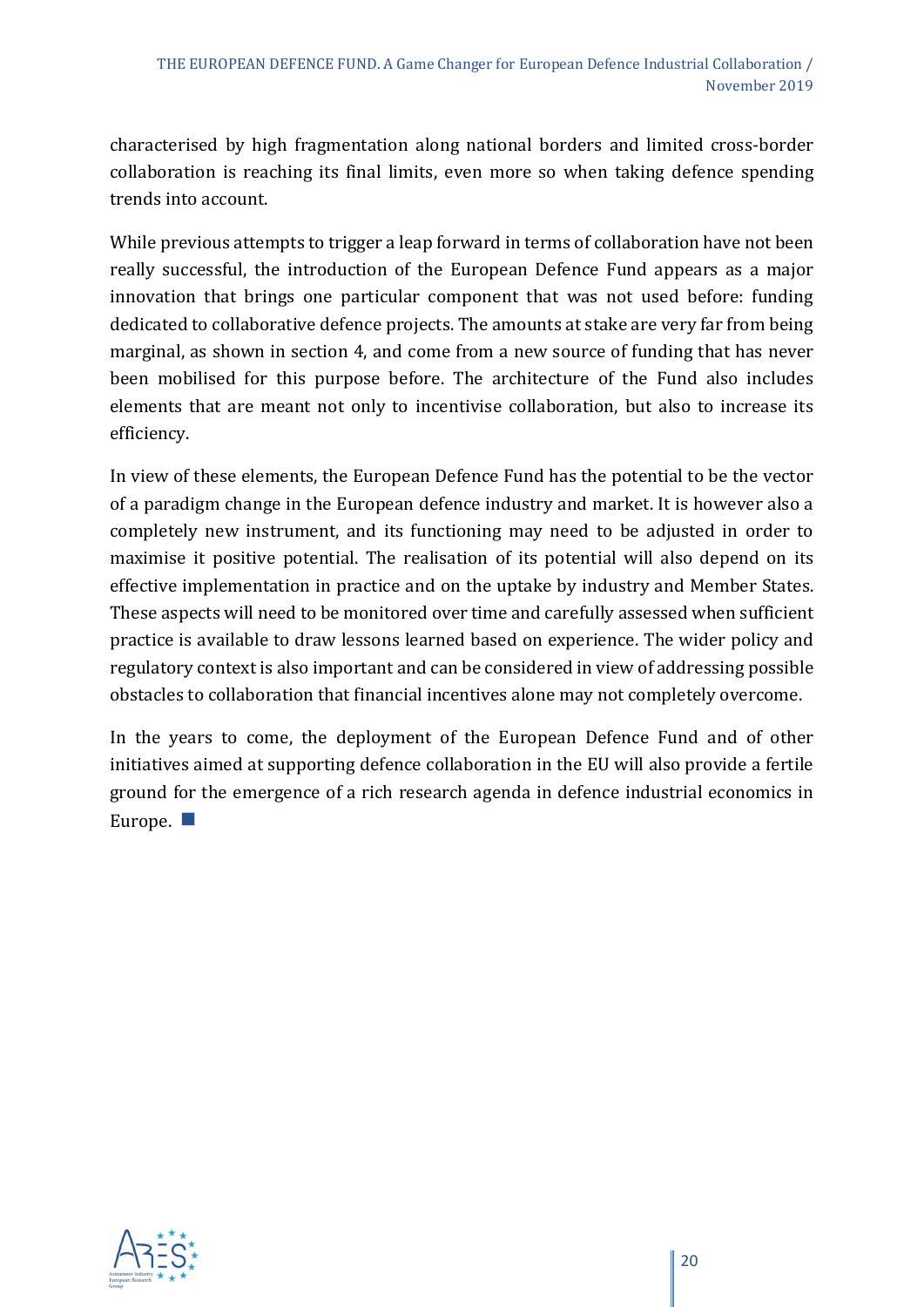#### **REFERENCES**

Aerospace and Defence Industries Association of Europe (ASD), *'2017 Facts & Figures'*, 2017.

Arena, M. V., Blickstein, I., Younossi, O., Grammich, C.A., *Why Has the Cost of Navy Ships Risen? A Macroscopic Examination of the Trends in US Naval Ship Costs Over the Past Several Decades*, Rand Corporation, 2006a.

Arena, M. V., Leonard, R.S., Murray, S.E., Younossi, O., *Historical Cost Growth of Completed Weapon System Programs*, Rand Corporation, 2006b.

Arena, M.V., Younossi, O., Brancato, K., Blickstein, I., Grammich, C.A., *Why Has the Cost of Fixed-wing Aircraft Risen? A Macroscopic Examination of the Trends in US Military Aircraft Costs over the Past Several Decades*, Rand Corporation, 2008.

Bellais, R. & Droff, J., 'La nécessaire réorganisation de l'industrie de défense en Europe', *Revue Défense Nationale*, Comité d'études de défense nationale, Paris, 2013, pp. 47-52.

Bellais, R., 'Chapter 6: The Economic Imperative of Europeanizing Defense Innovation', N. Karampekios et al. (eds.), *The Emergence of EU Defense Research Policy*, Springer International Publishing AG, 2018, pp. 93-109.

Briani, V., 'Armaments duplication in Europe: A quantitative assessment', *CEPS Policy brief*, No. 297, Brussels, 16 July 2013.

Cour des Comptes, *La Coopération européenne en matière d'armement - Un renforcement nécessaire, soumis à des conditions exigeantes*, 2018.

European Commission Staff Working Document SWD (2018) 345 Impact Assessment "accompanying the document "Proposal for a Regulation of the European Parliament and of the Council establishing the European Defence Fund", Brussels, 2018.

European Defence Agency (EDA), '*EU–US Defence Data 2011*', Brussels, 2013.

European Defence Agency (EDA), '*Defence Data 2016-2017'*, Brussels, 2018a.

European Defence Agency (EDA), Table *EDA Collective and National Defence Data 2005- 2017e, Brussels, 2018b.*

European Parliament, Directorate-General for External Policies, *Study: The future of EU defence research*, Brussels, 2016.

European Parliament, Directorate-General for External Policies, *The Development of a European Defence Technological and Industrial Base (EDTIB)*, Brussels, 2013.

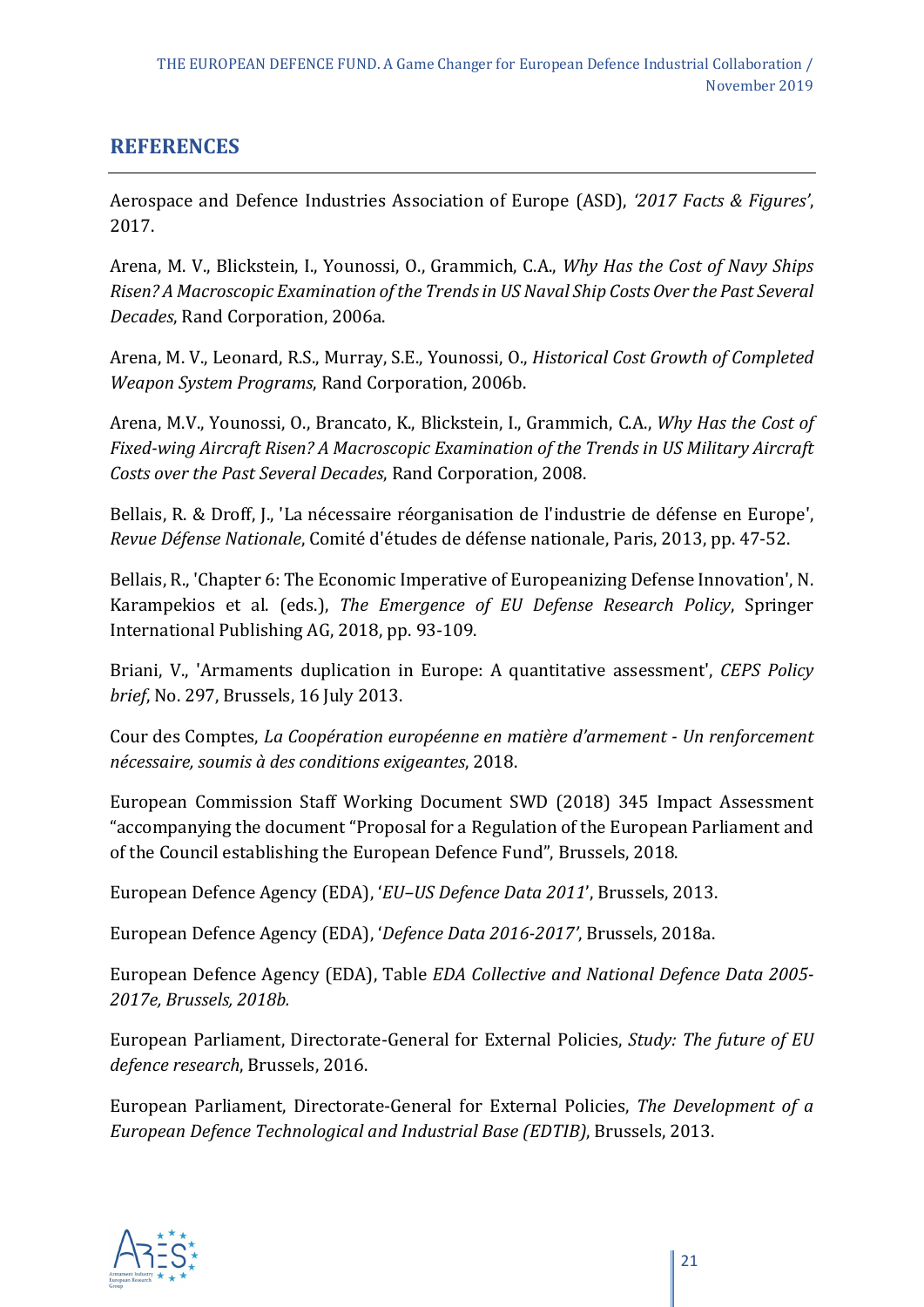European Union Institute for Security Studies (EUISS), 'Lessons learned from European defence equipment programmes', *Occasional paper*, No. 69, Brussels, 2007.

European Union Institute for Security Studies (EUISS) and European Commission, *Report of the Group of Personalities on the Preparatory Action for CSDP-Related Research. European Defence Research. The Case for an EU-Funded Defence R&T Programme*, Brussels, 2016.

Hartley, K., 'Defence industrial policy in a military alliance', *Journal of Peace Research*, Vol. 43, No. 4, Sage Publications, London, 2006, pp. 473-489.

Hartley, K., *The industrial and economic benefits of Eurofighter Typhoon*, University of York, York, 2008.

Hartley, K., 'Chapter 5 The Economics of European Defense Industrial Policy', N. Karampekios et al. (eds.), *The Emergence of EU Defense Research Policy*, Springer International Publishing AG, 2018, pp. 77-92.

Heuninckx, B., 'A Primer to Collaborative Defence Procurement in Europe: troubles, Achievements and Prospects', *Public Procurement Law review*, Vol. 17, Issue 3, Sweet & Maxwell, Nottingham, 2008, pp. 123-145.

Hove, K. & Lillekvelland, T., 'Investment cost escalation – An overview of the literature and revised estimates', *Defence and Peace Economics*, Vol. 27, No. 2, Taylor & Francis, London, 2016, pp. 208-230.

Ianakiev, G., 'How do offset policies affect the international division of labour? The case of the defence industry'. Research paper presented at the Ninth Annual Conference on Economics and Security, Bristol, 2005.

Ianakiev, G. & Mladenov, N., 'Offset Policies in Defence Procurement: Lessons for the European Defence market', *Défense nationale et sécurité collective – Les marchés publics de défense*, Comité d'études de défense nationale, Paris, 2008, pp. 185-194.

Ianakiev, G., 'Defence Offsets: Regulation and Impact on the Integration of the European Defence Equipment Market', *The Evolving Boundaries of Defence: An Assessment of Recent Shifts in Defence Activities*, ed. Renaud Bellais, Emerald, Bingley, 2014, pp. 251-270.

Kirkpatrick, D. L. I., 'The rising unit cost of defence equipment — The reasons and the results', *Defence and Peace Economics*, 6:4, 1995, pp. 263-288.

Kirkpatrick, D. L. I., 'Trends in the costs of weapon systems and the consequences', *Defence and Peace Economics*, 15:3, 2004, pp. 259-273.

Masson, H., 'Comprendre le profil des principaux fournisseurs européens d'équipements de défense', *Défense & Industries*, No. 4, Fondation pour la recherche stratégique, Paris, June 2015.

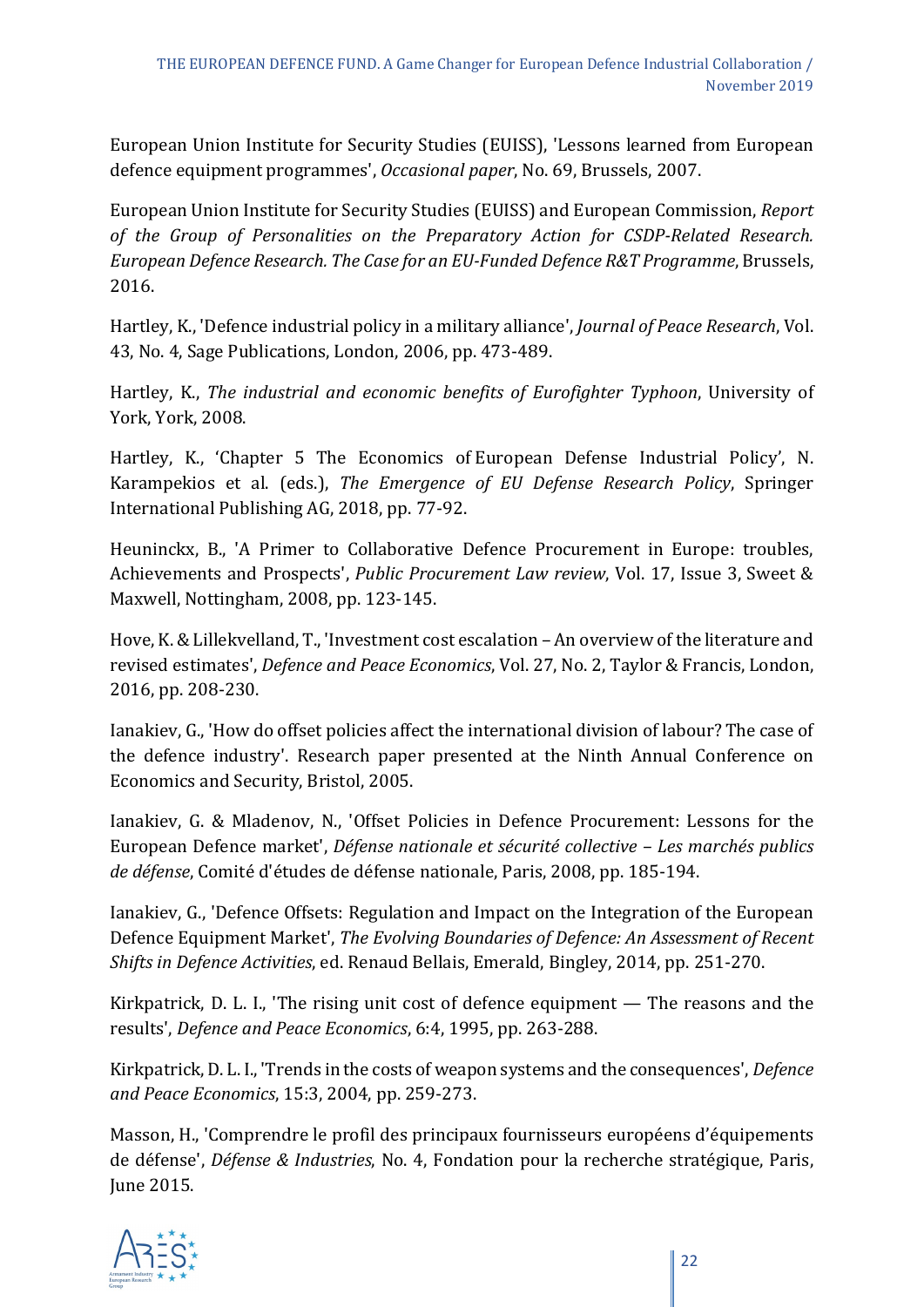Mauro, F., *Preparatory Study for the European Commission on the Budget 'Development Programme for the Defence Industry',* European Commission, Brussels, 2017.

McKinsey, *The Future of European Defence: Tackling the Productivity Challenge*, McKinsey & Company, Brussels, 2013.

Moura, S., 'L'Etat dans le financement de la R et D militaire des entreprises', *Observatoire économique de la Défense*, ECOeDEF issue 54, February 2011.

National Audit Office, *Maximising the Benefits of Defence Equipment Co-operation*, London, 2001.

Nordlund, P., 'Defence-specific inflation – The Swedish perspective', *Defence and Peace Economics*, Vol. 27, No. 2, Taylor & Francis, London, 2016, pp. 258-279.

Pugh, P., *Source Book of Defence Equipment Costs*, P. G. Pugh, Bedford, 2009.

Pugh, P., 'The procurement nexus', *Defence Economics*, Vol. 4, No. 2, Taylor & Francis, London, 1993, pp. 179-194.

Pugh, P., *The Cost of Seapower*, Conway Maritime Press, London, 1986.

Setter, O. & Tishler, A., 'Theory and application to the US military', *Defence and Peace Economics,* 18:2, 2006, pp. 133 – 155.

Stockholm International Peace Research Institute (SIPRI), 'SIPRI Fact Sheet: Trends in international arms transfers, 2018', Stockholm, 2019.